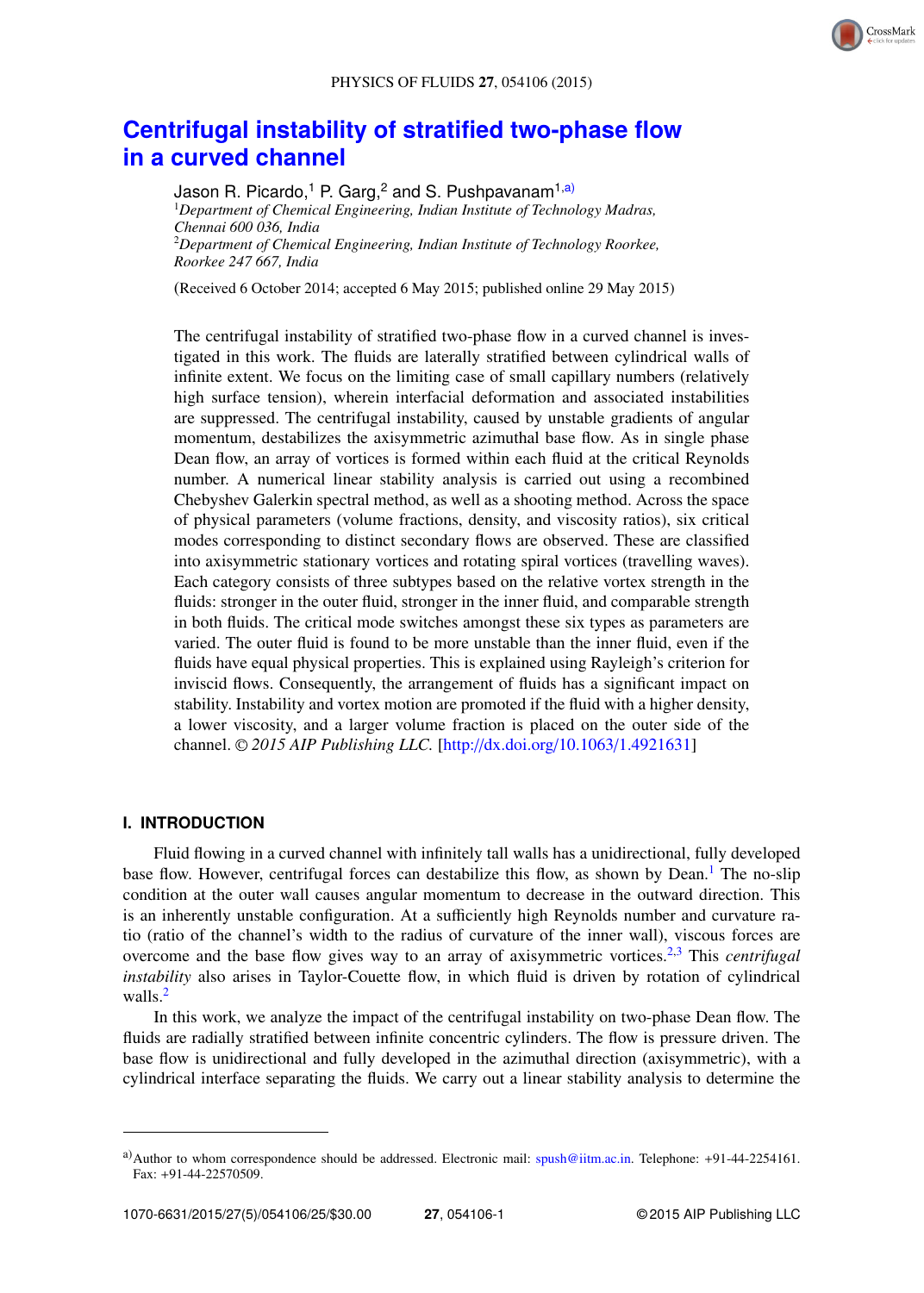critical Reynolds number as a function of physical parameters and operating conditions. We also analyze features of the secondary flow arising at the onset of instability.

Investigations have been carried out on two-phase Taylor-Couette flow. $4.5$  Recent work by Graham and coworkers<sup>5–8</sup> has been motivated by applications in liquid-liquid extraction. An important example is the separation of biological products from a carrier stream by contact with a solvent. Dispersing one fluid in another can damage biological molecules; hence, mass transfer across stratified fluids with a single interface is preferable. Onset of secondary circulations, due to the centrifugal instability, enhances mass transfer in these systems, while maintaining stratified flow. The two-phase pressure driven Dean flow considered here is a potential candidate for these applications.

A base state in which the fluids are radially stratified may be realized when centrifugal forces are strong enough to overcome gravitational forces and to prevent capillary breakup of the interface, due to interfacial tension forces. In two-phase Taylor-Couette flow, this is achieved by rotating the cylinders sufficiently rapidly. In the present two-phase Dean problem, the strength of centrifugal forces depends on the velocity of the pressure driven flow, which scales linearly with the pressure drop applied across the curved channel,  $v_c = \frac{G d^2}{v}$  $\frac{d^2}{\mu}$ , where *G* is the pressure drop per unit length, *d* is the channel width, and  $\mu$  is the mean viscosity of the fluids. Thus, centrifugal forces will dominate gravity when  $\frac{v_c^2}{gR} \gg 1$  or  $\frac{G^2d^4}{\mu^2gR} \gg 1$ , where *R* is the radius of the inner wall. Graham and coworkers<sup>5</sup> found that capillary breakup of the cylindrical interface in Taylor-Couette flow is prevented when  $(ρ<sub>1</sub>−ρ<sub>2</sub>)(ΩR<sub>i</sub>)<sup>2</sup>R<sub>i</sub>$  $\frac{(\Omega R_i)^2 R_i}{\gamma}$   $\gg$  1, where  $\Omega$  is the angular velocity of the cylinders,  $R_i$  is the location of the interface, and  $\rho_1$  and  $\rho_2$  are the densities of the inner and outer fluids, respectively. Analogously, we expect a stratified base state in two-phase Dean flow if  $\frac{(\rho_1 - \rho_2)G^2 d^4 R_i}{r^2}$  $\frac{2}{\mu_1^2 \gamma} \frac{d \mathbf{r}_i}{\mu_1^2 \gamma} \gg 1.$ 

Previous work on two-phase Dean flow has been carried out by Gelfgat *et al.*<sup>9</sup> However, we find that their results significantly over predict the critical Reynolds number. An incomplete set of recombined Chebyshev functions was used as a basis in their Galerkin spectral method. Hence, the most dangerous modes were not described accurately. In this work, we adopt their basic Galerkin spectral technique but use a complete set of recombined Chebyshev functions as a basis for the two-fluid domain. The results of this method are cross-checked with a standard shooting technique.

While our focus in this work is on the centrifugal instability, the base flow is susceptible to other instabilities as well. These include *interfacial* and *non-interfacial* instabilities. In interfacial instabilities, deformation of the interface plays a key role and drives the secondary flow. The *Rayleigh-Taylor* instability<sup>10</sup> (due to centrifugal acceleration rather than gravitational), the *capillary* instability<sup>11</sup> (Rayleigh-Plateau), and the *viscosity-induced* instability are interfacial modes. The viscosity-induced mode is a result of the jump discontinuity in the radial gradient of the base velocity profile at the interface. This is caused by the balance of tangential shear stresses at the interface when the two fluids have different viscosities.<sup>12,13</sup> The category of non-interfacial modes includes the centrifugal instability and the *shear instability*. While the centrifugal instability is exclusively associated with curved channels, the shear instability occurs in straight channels as well $14,13$  and is of the Tollmien-Schlichting type.<sup>2</sup> This instability occurs at a much higher value of the Reynolds number, compared to the other instability modes. In this classification, gravitational acceleration is neglected in comparison to centrifugal acceleration—an assumption which is maintained throughout this work.

To accurately interpret the results of a general linear stability analysis, in which all instabilities are significant, one must be able to distinguish these different instability modes. This requires a knowledge of their characteristic features, which can be obtained by studying simpler problems involving only a few modes. The literature contains detailed information on all these modes, except the two-phase centrifugal instability. Our aim, in this work, is to analyze the centrifugal mode in detail, under conditions when it dominates and is the primary source of instability.

Hence, we focus on the limit of small capillary numbers (*Ca*) (relatively strong surface tension forces). In this case, the viscosity-induced and Rayleigh-Taylor modes are suppressed by surface tension. The shear mode is unimportant since, in a curved channel, the centrifugal instability becomes unstable at much lower Reynolds numbers. (Gibson and Cook<sup>15</sup> have shown for single-phase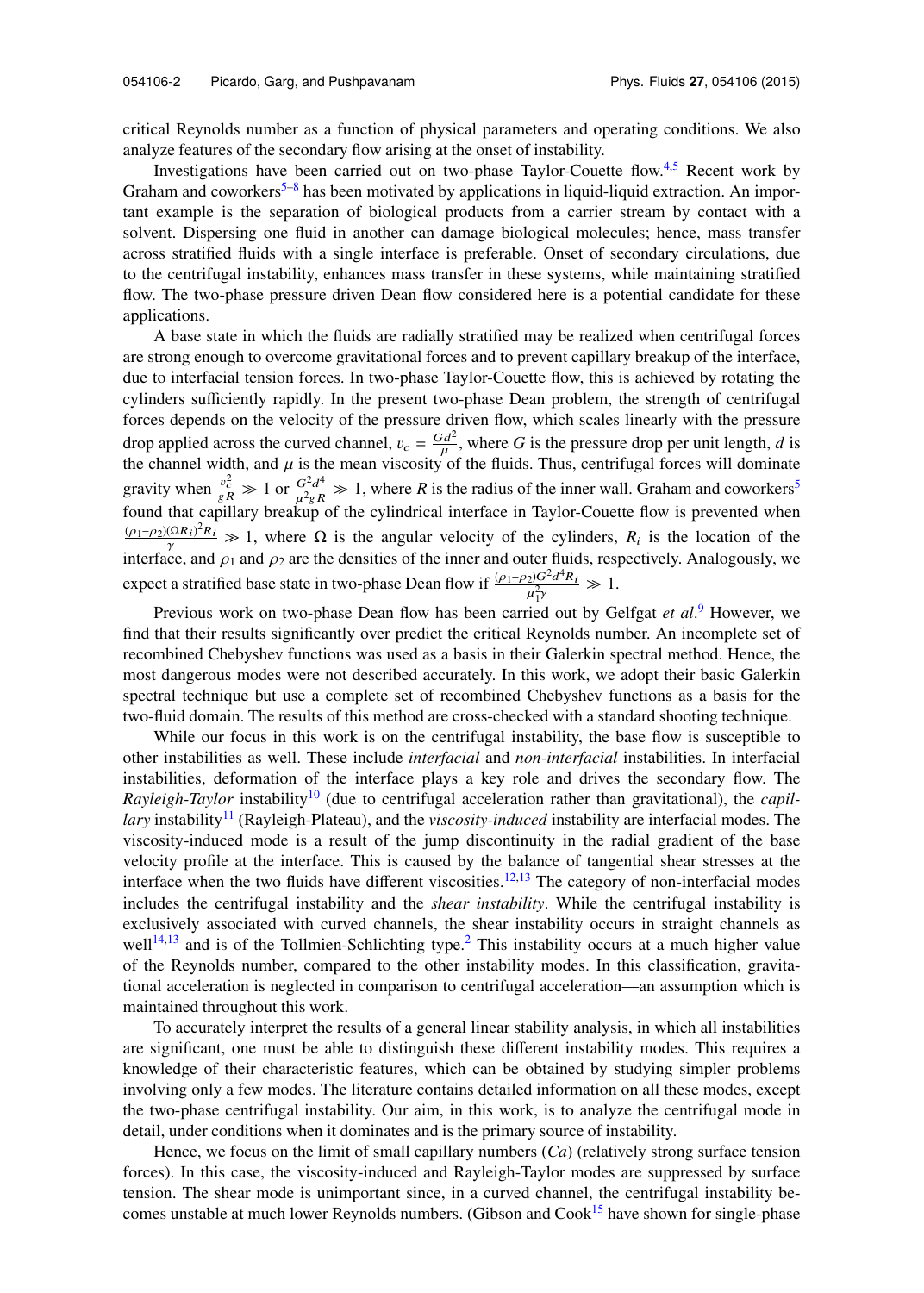

FIG. 1. Schematic of the flow system with a laterally stratified Poiseuille flow in a curved channel and the cylindrical coordinate system  $(r, z, \theta)$ . The positive z axis is perpendicular to the plane of the paper and extends outward.

flow that the curvature ratio must be smaller than  $2.179 \times 10^{-5}$  for the shear mode to be important at the onset of instability.) The capillary instability is also excluded if the curved walls of the channel have a radii of curvature larger than their height divided by  $2\pi$ .<sup>11</sup> We shall assume this to be the case, with the understanding that the width of the channel is still sufficiently small compared to its height to allow its approximation by infinite cylinders. Thus, in the limit of small *Ca*, the centrifugal instability dominates the system.

The paper is organized as follows. The governing dynamic equations are presented in Sec. II and linearized about the base state in Sec. III. We then simplify the linear equations in the limit of small capillary numbers (Sec. IV). The resulting eigen value problem is solved in Sec. V. We begin our analysis in Sec. VI with a discussion of the mechanism of instability, along with Rayleigh's stability criterion. In Sec. VII, some important definitions of critical parameters are given. The different types of instability modes (from stationary toroidal vortices to rotating spirals) are presented and classified in Sec. VIII. We discuss the effect of the curvature ratio in Sec. IX before analyzing the effect of other parameters in Sec. X. Here, we pay close attention to transitions (mode switching) which occur between different types of instability modes as parameters are varied. In Sec. XI, we investigate the impact of interchanging the location of the two fluids on the system's stability. We conclude in Sec. XII, by summarizing the key results and discussing their significance.

## **II. GOVERNING DYNAMIC EQUATIONS**

A schematic of the flow system is depicted in Figure 1, along with the cylindrical coordinate system  $(r, z, \theta)$  adopted in the analysis. The *z* axis is perpendicular to the plane of the paper and extends to infinity.

The two fluids are radially stratified and the flow is driven by a pressure gradient imposed along the azimuthal direction. The base steady state (whose stability is to be determined) has a unidirectional, azimuthal flow. The velocity varies radially across the gap between the two cylinders. The inner and outer fluids are labelled 1 and 2, respectively.  $R^*$  is the radius of the inner cylinder,  $d^*$  is the gap width, and  $b^*$  is the width occupied by the inner fluid. The ratio of the gap width  $(d^*)$  to the radius of the inner cylinder  $(R^*)$  is the curvature ratio (*a*).  $a = 0$  represents the case of parallel flat plates. The superscript (\*) denotes dimensional quantities.

Governing dynamic equations (1a) and (1b) consist of the continuity equation and the Navier-Stokes equations, in cylindrical coordinates,

$$
\nabla^* \mathbf{.} \mathbf{v}_i^* = 0,\tag{1a}
$$

$$
\rho^* \left( \frac{\partial \mathbf{V}_i^*}{\partial t^*} + \mathbf{V}_i^* \cdot \nabla^* \mathbf{V}_i^* \right) = -\nabla^* \left( -G^* R^* \theta + p_i^* \right) + \mu^* \nabla^{2*} \mathbf{V}_i^*.
$$
 (1b)

Here, bold face symbols denote vectorial quantities. The subscript (*i*) takes the values 1 and 2 to denote the inner and outer fluids, respectively.  $(-G^*R^*)$  is the constant azimuthal derivative of pressure which drives the unidirectional flow in the base state. All additional pressure variations are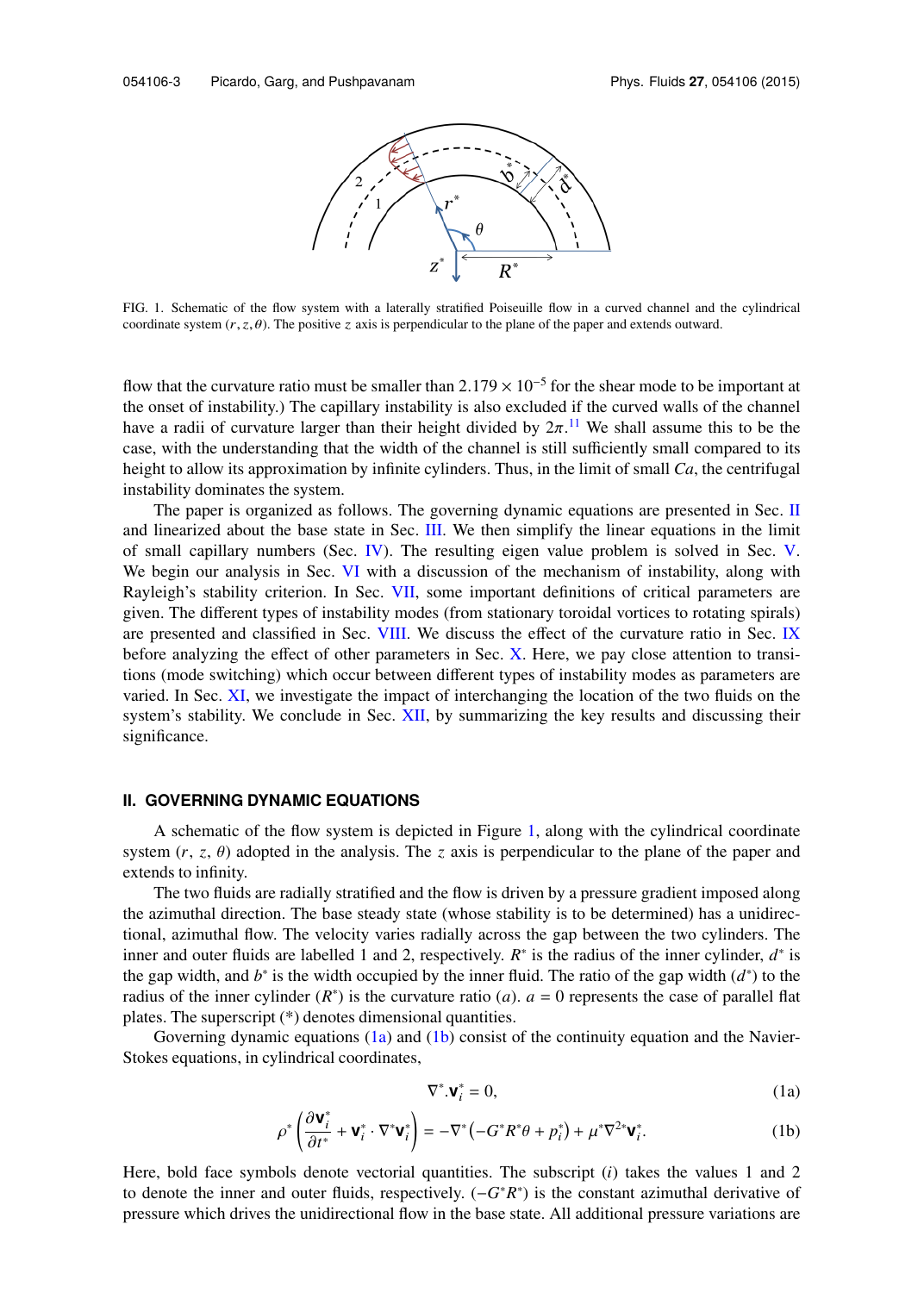contained in  $p_i^*$ . In the base state,  $p_i^*$  is independent of  $\theta$  and  $z^*$  because the base flow is fully developed and invariant in  $z^*$ . It is however an increasing function of  $r^*$ , since the outward centrifugal force is balanced by the pressure distribution in the base state.

These equations are subject to the following boundary conditions in the radial direction. The no-slip condition at both lateral walls gives

$$
v_1^* = 0 \quad \text{at} \quad r^* = R^*, \tag{2}
$$

$$
\mathbf{V}_2^* = 0 \quad \text{at} \quad r^* = R^* + d^*.
$$
 (3)

Let the position of the interface be given by  $r^* = H^*$ , with  $H^* = b^*$  in the base state. Then, the continuity of velocity at the interface implies

$$
\mathbf{V}_1^* = \mathbf{V}_2^* \quad \text{at} \quad r^* = H^*.
$$
 (4)

The normal and tangential stress balances at the interface read

$$
p_1^* - p_2^* + [(\tilde{\mathbf{n}} \cdot \tilde{\mathbf{n}} \cdot \mathbf{D}_2^*) - (\tilde{\mathbf{n}} \cdot \tilde{\mathbf{n}} \cdot \mathbf{D}_1^*)] = \gamma (\nabla \cdot \tilde{\mathbf{n}}) \quad \text{at} \quad r^* = H^*,
$$
 (5)

$$
\tilde{\mathbf{n}} \cdot \mathbf{D}_2^* - (\tilde{\mathbf{n}} \cdot \tilde{\mathbf{n}} \cdot \mathbf{D}_2^*) \tilde{\mathbf{n}} = \tilde{\mathbf{n}} \cdot \mathbf{D}_1^* - (\tilde{\mathbf{n}} \cdot \tilde{\mathbf{n}} \cdot \mathbf{D}_1^*) \tilde{\mathbf{n}} \quad \text{at} \quad r^* = H^*.
$$
 (6)

Here,  $\mathbf{D}_i^*$  is the deviatoric stress tensor and  $\gamma$  is the surface tension.  $\tilde{\mathbf{n}}$  is the unit normal to the interface, directed into fluid 2. Denoting the unit vectors in the three coordinate directions as  $\tilde{\mathbf{e}}_r$ ,  $\tilde{\mathbf{e}}_z$ ,  $\tilde{\mathbf{e}}_l$ ,  $\tilde{\mathbf{e}}_z$ ,  $\tilde{\mathbf{e}}_s$ we have

$$
\tilde{\mathbf{n}} = \left(\tilde{\mathbf{e}}_{\mathbf{r}} - \frac{\partial H^*}{\partial z^*}\tilde{\mathbf{e}}_{\mathbf{z}} - \frac{1}{R^*} \frac{\partial H^*}{\partial \theta} \tilde{\mathbf{e}}_{\theta}\right) \left(1 + \left(\frac{\partial H^*}{\partial z^*}\right)^2 + \left(\frac{1}{R^*} \frac{\partial H^*}{\partial \theta}\right)^2\right)^{-1/2}.\tag{7}
$$

Finally, the kinematic condition must be satisfied at the interface,

$$
\mathbf{V}_1 \cdot \left( \tilde{\mathbf{e}}_r - \frac{\partial H^*}{\partial z^*} \tilde{\mathbf{e}}_z - \frac{1}{R^*} \frac{\partial H^*}{\partial \theta} \tilde{\mathbf{e}}_0 \right) = \frac{\partial H^*}{\partial t} \quad \text{at} \quad r^* = H^*.
$$
 (8)

Boundary effects in the *z* and  $\theta$  directions are neglected in this stability analysis. The impact of this assumption on the form of perturbations assumed is discussed in Sec. III.

The pressure scale  $(G^*d^*)$  and the gap width  $(d^*)$  are used to non-dimensionalize these equations. Since the base flow is stable when viscous forces dominate, we adopt a viscous scale for the velocity. Specifically, the velocity is scaled by  $\frac{G^*d^{*2}}{12\mu^*}$  $\frac{\partial^2 \vec{d}^2}{\partial x_1^*}$ , which is the average velocity of fluid 1 when it flows in a unidirectional, fully developed manner between flat plates with a gap width of *d*<sup>\*</sup>. The dimensionless parameters which describe the system are the Reynolds number, capillary number, curvature ratio, position of the interface, ratios of viscosities, and densities of the two fluids,

$$
Re = \frac{G^*d^{*3}\rho_1}{12\mu_1^2}, \quad Ca = \frac{G^*d^{*2}}{12\gamma}, \quad a = \frac{d^*}{R^*}, \quad b = \frac{b^*}{d^*}, \quad \mu_{12} = \frac{\mu_1}{\mu_2}, \quad \rho_{12} = \frac{\rho_1}{\rho_2}.\tag{9}
$$

For convenience, the radial coordinate  $r^*$  is transformed to *x*, defined as  $x = (r^* - R^*)/d^*$ . The inner and outer walls of the curved channel correspond to  $x = 0$  and  $x = 1$ , respectively.

To simplify the governing equations while retaining the essential physics, we make the *narrow gap* approximation or the *gentle curvature* approximation, which assumes that  $d^* \ll R^*$  or  $a \ll 1$ . Effectively, this approximation eliminates the effect of curvature on the base flow but retains it in the linearized evolution equations; it is often used in the analysis of curved channel flows.<sup>1,16</sup> More detail on this assumption is provided in the online supplementary material.<sup>17</sup>

After transforming  $r^*$  to x, non-dimensionalizing and making the gentle curvature approximation, the governing equations reduce to the following:

$$
\frac{\partial u_i}{\partial x} + a \frac{\partial v_i}{\partial \theta} + \frac{\partial w_i}{\partial z} = 0,
$$
\n(10)

$$
\frac{Re\mu_{1i}}{\rho_{1i}} \left[ \frac{\partial u_i}{\partial t} + u_i \frac{\partial u_i}{\partial x} + av_i \frac{\partial u_i}{\partial \theta} + w_i \frac{\partial u_i}{\partial z} - av_i^2 \right] = -12\mu_{1i} \frac{\partial p_i}{\partial x} + \frac{\partial^2 u_i}{\partial x^2} + a^2 \frac{\partial^2 u_i}{\partial \theta^2} + \frac{\partial^2 u_i}{\partial z^2}, \quad (11)
$$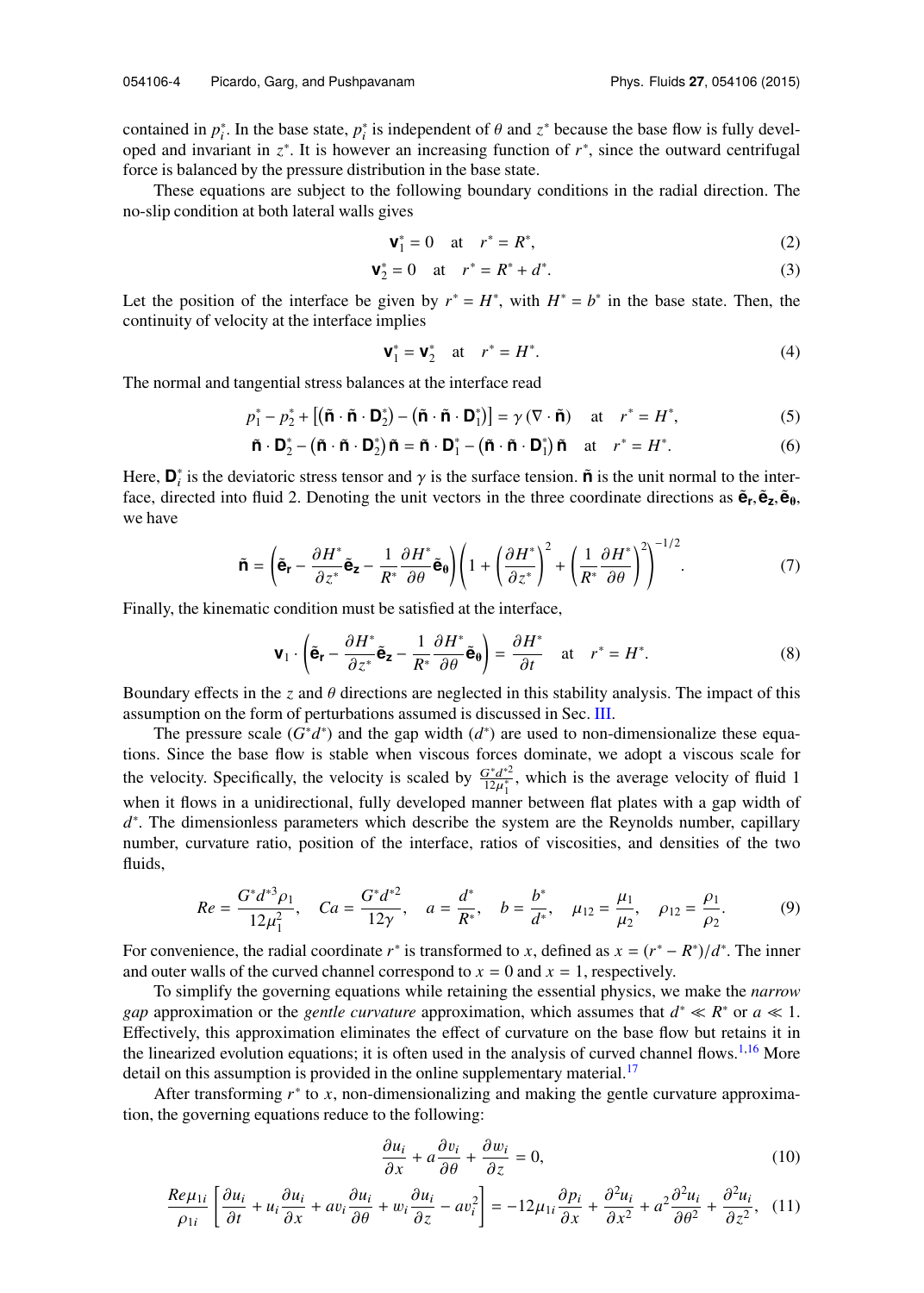$$
\frac{Re\mu_{1i}}{\rho_{1i}} \left[ \frac{\partial w_i}{\partial t} + u_i \frac{\partial w_i}{\partial x} + av_i \frac{\partial w_i}{\partial \theta} + w_i \frac{\partial w_i}{\partial z} \right] = -12\mu_{1i} \frac{\partial p_i}{\partial z} + \frac{\partial^2 w_i}{\partial x^2} + a^2 \frac{\partial^2 w_i}{\partial \theta^2} + \frac{\partial^2 w_i}{\partial z^2}, \quad (12)
$$
\n
$$
\frac{Re\mu_{1i}}{\rho_{1i}} \left[ \frac{\partial v_i}{\partial t} + u_i \frac{\partial v_i}{\partial x} + av_i \frac{\partial v_i}{\partial \theta} + w_i \frac{\partial v_i}{\partial z} + au_i v_i \right] = 12\mu_{1i} - 12a\mu_{1i} \frac{\partial p_i}{\partial \theta} + \frac{\partial^2 v_i}{\partial x^2} + a^2 \frac{\partial^2 v_i}{\partial \theta^2} + \frac{\partial^2 v_i}{\partial z^2}.
$$
\n(13)

Here,  $(u, w, v)$  are the non-dimensional velocities in the  $(x, z, \theta)$  directions, respectively. Note that in spite of assuming *a* to be small, we have retained terms involving (*aRe*). This is because the flow becomes unstable as *Re* is increased, and its value can be quite large at the onset. We have also retained terms of the form  $a\frac{\partial}{\partial \theta}$  and  $a^2\frac{\partial^2}{\partial \theta^2}$  $\frac{\partial^2}{\partial \theta^2}$  in order to account for short wavelength azimuthal disturbances.

## **III. LINEARIZATION**

The base steady state consists of unidirectional fully developed (axisymmetric) flow in the azimuthal direction, i.e.,  $\bar{v}_i = V_i(x) \tilde{\mathbf{e}}_0$ , where the azimuthal base velocity field is given by

$$
V_1 = \frac{6x \left[ b^2 (1 - \mu_{12}) + \mu_{12} \right]}{\left[ b \left( 1 - \mu_{12} \right) + \mu_{12} \right]} - 6x^2,
$$
\n(14a)

$$
V_2 = \mu_{12} V_1 + \frac{6\mu_{12} b (1 - b) (1 - \mu_{12})}{[b (1 - \mu_{12}) + \mu_{12}]}.
$$
 (14b)

Note that base flow profile (14) is a function of the interface position and the viscosity ratio alone and not of the Reynolds number or the density ratio. The pressure distribution in the base state is given by  $-\frac{\theta}{a} + P_i(x)$ , where  $p_i = P_i(x)$  and may be determined from the momentum balance in the radial direction,

$$
\frac{dP_i}{dx} = \frac{Re_i}{\rho_{1i}} \left( \frac{aV_i^2}{12} \right). \tag{15}
$$

The governing Eqs.  $(10)$ – $(13)$  are linearized about base states  $(14)$  and  $(15)$  by considering infinitesimally small perturbations to the base velocity and pressure fields,

$$
u_i = \varepsilon \hat{u}_i(x) \exp\left[ (kz + m\theta) i + \omega t \right],\tag{16a}
$$

$$
w_i = \varepsilon \hat{w}_i(x) \exp\left[ (kz + m\theta)i + \omega t \right],\tag{16b}
$$

$$
v_i = V_i(x) + \varepsilon \hat{v}_i(x) \exp\left[ (kz + m\theta) i + \omega t \right],\tag{16c}
$$

$$
p_i = P_i(x) + \varepsilon \hat{p}_i(x) \exp\left[ (kz + m\theta)i + \omega t \right],
$$
 (16d)

$$
H = b + \varepsilon h \exp\left[ (kz + m\theta) i + \omega t \right].
$$
 (16e)

Here,  $\varepsilon$  is the infinitesimal magnitude of the perturbations ( $\varepsilon \ll 1$ ), which have typical normal mode forms. *k* and *m* are wave numbers in the *z* direction and the azimuthal direction, respectively. Since we focus on a temporal stability analysis, these wave numbers are restricted to real values while  $\omega$  can be complex. Since the cylindrical walls extend to infinity in the *z* direction, the axial wave number is real, i.e.,  $k \in \mathbb{R}$ .

In the azimuthal direction, boundary conditions must be imposed at the inlet and outlet of the curved channel. We have assumed periodic boundary conditions on the perturbations to facilitate a stability analysis using normal modes of the form  $exp[(kz + m\theta)i + \omega t]$ . The permissible values of the azimuthal wave number *m* depend on the length of the curved channel. If the arc length of the inner wall is  $\theta_L R^*$ , then the azimuthal wave number *m* assumes a discrete set of real values given by  $2\pi n/\theta_L$ , with  $n = 1, 2, 3, \ldots$  In order to study the maximum number of azimuthal modes, we consider the limiting case of  $\theta_L = 2\pi$ , which corresponds to  $m = n = 1, 2, 3, \dots$  In a practical curved channel,  $\theta_L$  will be less than  $2\pi$ , and some modes will be disallowed; e.g., if  $\theta_L = \pi$ , then  $m = 2n = 2, 4, 6, \ldots$  and only even numbered modes are permitted.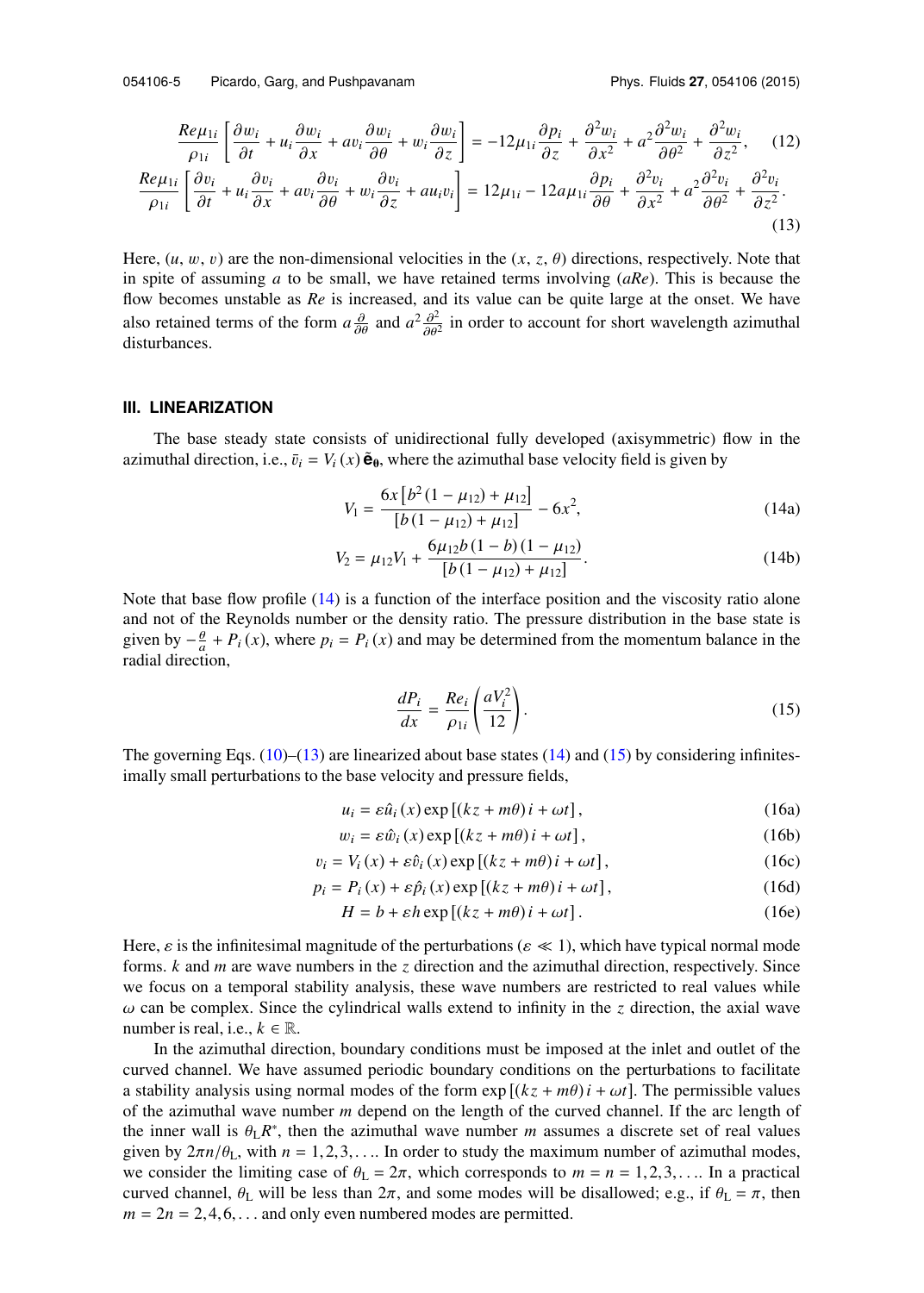The real part of  $\omega$  (Re[ $\omega$ ]) is the growth rate; it describes the temporal growth/decay of the disturbance. The imaginary part of  $\omega(\text{Im}[\omega])$  determines the temporal nature of the mode. If  $Im[\omega] = 0$ , then the normal mode represents a stationary spatial wave, else it is a travelling wave which propagates in the direction  $k\tilde{\mathbf{e}}_z + m\tilde{\mathbf{e}}_0$  with a phase speed of  $-\text{Im}[\omega](k^2 + m^2)^{-1/2}$ .

On substituting (16) into Eqs. (10)–(13) and linearizing (retaining terms of  $O(\varepsilon^1)$ ), one obtains the following equations for the radial dependence of the perturbations  $(\hat{u}_i, \hat{v}_i, \hat{w}_i, \hat{p}_i, h)$ :

$$
\frac{d\hat{u}_i}{dx} + i a m \hat{v}_i + i k \hat{w}_i = 0,
$$
\n(17)

$$
\frac{Re\mu_{1i}}{\rho_{1i}}\left(\omega\hat{u}_i + i\alpha W_i\hat{u} - 2\alpha V_i\hat{v}_i\right) = -12\mu_{1i}\frac{d\hat{p}_i}{dx} + \frac{d^2\hat{u}_i}{dx^2} - \left(a^2m^2 + k^2\right)\hat{u}_i,
$$
(18)

$$
\frac{Re\mu_{1i}}{\rho_{1i}}\left(\omega\hat{w}_i + iamV_i\hat{w}_i\right) = -12\mu_{1i}\left(ik\hat{p}_i\right) + \frac{d^2\hat{w}_i}{dx^2} - \left(a^2m^2 + k^2\right)\hat{w}_i,
$$
\n(19)

$$
\frac{Re\mu_{1i}}{\rho_{1i}} \left[ \omega \hat{v}_i + \frac{\partial V_i}{\partial x} \hat{u}_i + i a m V_i \hat{v}_i + a V_i \hat{u}_i \right] = -12 \mu_{1i} (i a m \hat{p}_i) + \frac{d^2 \hat{v}_i}{dx^2} - (a^2 m^2 + k^2) \hat{v}_i.
$$
 (20)

The boundary conditions for these equations are derived from (2) to (8), by linearizing and making the gentle curvature approximation. The interface boundary conditions, linearized by the method of domain perturbations,  $\frac{11,18}{1}$  are applied at  $x = b$ .

$$
\hat{u}_1 = \hat{v}_1 = \hat{w}_1 = 0 \quad \text{at} \quad x = 0,\tag{21}
$$

$$
\hat{u}_2 = \hat{v}_2 = \hat{w}_2 = 0 \quad \text{at} \quad x = 1,\tag{22}
$$

$$
\hat{u}_1 = \hat{u}_2 \quad \text{at} \quad x = b,\tag{23}
$$

$$
\hat{w}_1 = \hat{w}_2 \quad \text{at} \quad x = b,\tag{24}
$$

$$
\hat{v}_1 + h \frac{dV_1}{dx} = \hat{v}_2 + h \frac{dV_2}{dx} \quad \text{at} \quad x = b,
$$
\n(25)

$$
12\left(\hat{p}_1 - \hat{p}_2\right) + 2\left(\frac{1}{\mu_{12}}\frac{d\hat{u}_2}{dx} - \frac{d\hat{u}_1}{dx}\right) = \frac{1}{Ca}\left(-a^2 + k^2 + a^2m^2\right)h \quad \text{at} \quad x = b,\tag{26}
$$

$$
\mu_{12}\left(ik\hat{u}_1 + \frac{d\hat{w}_1}{dx}\right) = \left(ik\hat{u}_2 + \frac{d\hat{w}_2}{dx}\right) \quad \text{at} \quad x = b,\tag{27}
$$

$$
\mu_{12}\left(\frac{d\hat{v}_1}{dx} + ima\hat{u}_1\right) = \frac{d\hat{v}_2}{dx} + ima\hat{u}_2 \quad \text{at} \quad x = b,\tag{28}
$$

$$
\hat{u}_1 - im aV_1 h = \omega h \quad \text{at} \quad x = b. \tag{29}
$$

Equations (17)–(29) constitute an eigenvalue problem in which ( $\omega$ ) is the complex eigenvalue. On solving this eigenvalue problem for a specified disturbance mode (defined by the wave numbers *k* and *m*) and fixed parameter values, a spectrum of complex eigenvalues is obtained. The entire spectrum must be in the left half of the complex plane ( $Re[\omega] \le 0$ ) for the system to be stable to the disturbance. The onset of instability occurs when the real part of one or more eigenvalues first becomes zero. The modes corresponding to these critical eigenvalues are called critical modes; they determine the nature of the secondary flow close to the onset of instability.<sup>19</sup>

## **IV. LIMIT OF SMALL CAPILLARY NUMBER**

In this work, we consider the limit of small capillary numbers  $(Ca \ll 1)$ , for which interfacial deformation does not impact the onset of instability or the secondary flow significantly. To derive simplified equations for this limit, we expand the eigenfunctions  $\hat{u}_i, \hat{v}_i, \hat{w}_i, \hat{p}_i, h$  as power series in *Ca* as follows:

$$
\{\hat{u}_i, \hat{v}_i, \hat{w}_i, \hat{p}_i\} = \{\hat{u}_{i,0}, \hat{v}_{i,0}, \hat{w}_{i,0}, \hat{p}_{i,0}\} + \{\hat{u}_{i,1}, \hat{v}_{i,1}, \hat{w}_{i,1}, \hat{p}_{i,1}\} Ca + O\left(Ca^2\right),\tag{30}
$$

$$
h = h_0 + h_1 C a + O(Ca^2).
$$
 (31)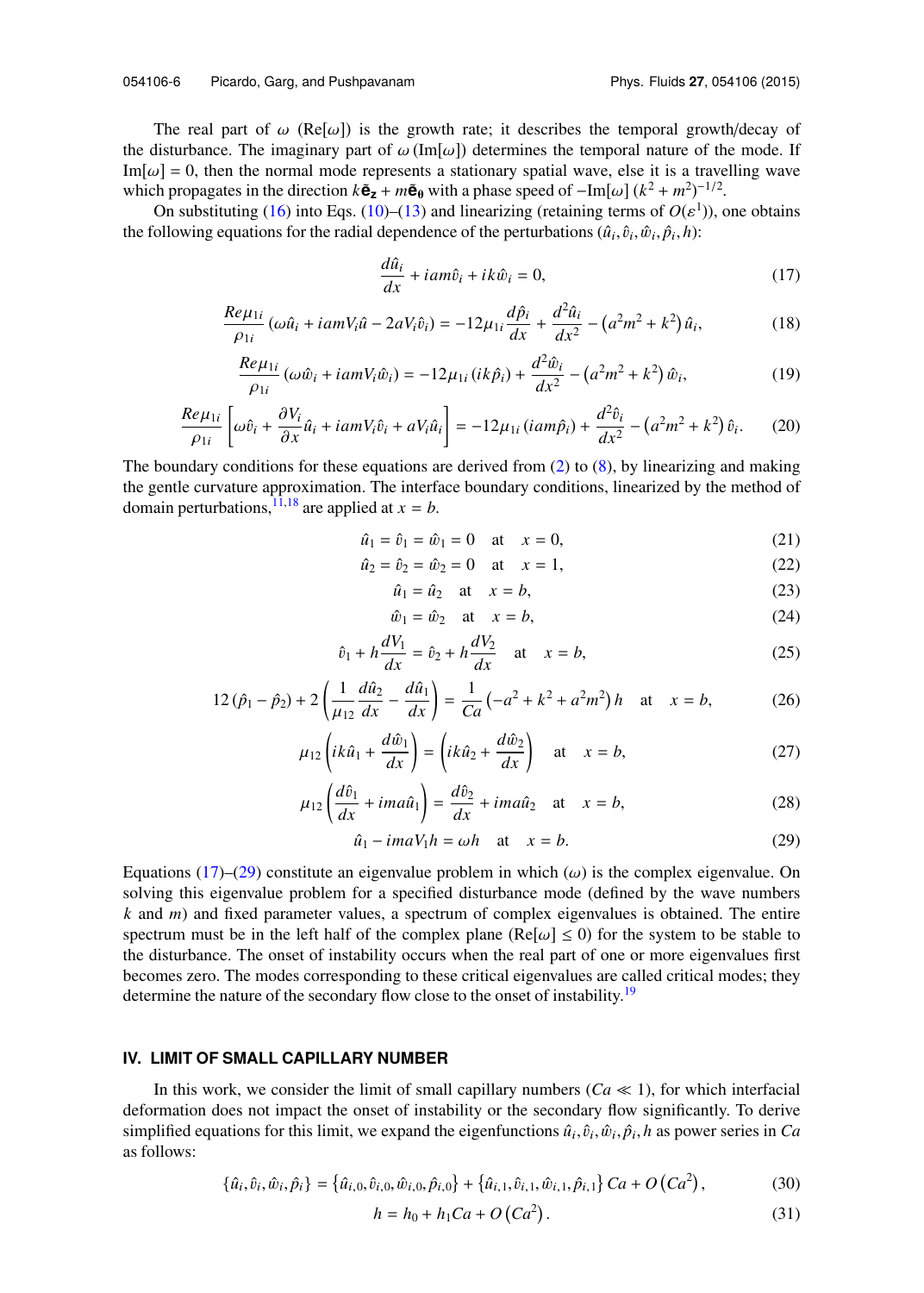Substituting these expansions into (17)–(29) and equating coefficients of like powers of *Ca*, we obtain a sequence of linear equations for every order of the expansion. The domain equations remain unchanged, as they do not contain Ca. The boundary conditions however are simplified. At  $O(Ca^0)$ , normal stress condition (26) reduces to

$$
\left(-a^2 + k^2 + a^2 m^2\right)h_0 = 0.\tag{32}
$$

This equation implies that the interface is undeformed at  $O(Ca^0)$ ,  $h_0 = 0$ , unless the prefactor  $(-a^2 + k^2 + a^2m^2)$  is zero. The latter case occurs only when the disturbance is axisymmetric (*m* = 0) and if  $k = a$ . This condition on k corresponds to the cutoff axial wave number for capillary instability; a curved interface is unstable to capillary breakup when  $k < a$ , or the axial wavelength  $(2\pi d^*/k)$  is greater than the circumference of the circular interface (≈2π*R*<sup>\*</sup>). The coefficients in the series expansion of *h* (31) can be determined only if  $k \neq a$ . This is guaranteed if the height of the cylindrical walls (*L*) is less than the circumference of the inner cylinder  $(2\pi R^*)$ , i.e., if  $k > a$ . This condition effectively stabilizes the system to capillary instability $11$  and ensures that interfacial deformations are negligibly small as *Ca* approaches zero. Note that even with this restriction on the height of the walls (*L*), we may approximate them as semi-infinite cylinders provided  $d^* \ll L < R^*$ . Under these conditions, the prefactor  $(-a^2 + k^2 + a^2m^2)$  is nonzero and positive and (32) yields  $h_0 = 0$ .

Thus for small capillary numbers, the stability threshold of the system and the critical eigen modes can be approximated by analyzing the problem with a non-deforming interface. The simplified boundary conditions at  $O(Ca^0)$  are

$$
\hat{u}_{1,0} = \hat{v}_{1,0} = \hat{w}_{1,0} = 0 \quad \text{at} \quad x = 0,\tag{33}
$$

$$
\hat{u}_{2,0} = \hat{v}_{2,0} = \hat{w}_{2,0} = 0 \quad \text{at} \quad x = 1,\tag{34}
$$

$$
\hat{u}_{1,0} = \hat{u}_{2,0} \quad \text{at} \quad x = b,\tag{35}
$$

$$
\hat{w}_{1,0} = \hat{w}_{2,0} \quad \text{at} \quad x = b,\tag{36}
$$

$$
\hat{v}_{1,0} = \hat{v}_{2,0} \quad \text{at} \quad x = b,\tag{37}
$$

$$
\mu_{12}\left(i k \hat{u}_{1,0} + \frac{d \hat{w}_{1,0}}{dx}\right) = \left(i k \hat{u}_{2,0} + \frac{d \hat{w}_{2,0}}{dx}\right) \quad \text{at} \quad x = b,\tag{38}
$$

$$
\mu_{12} \left( \frac{d\hat{v}_{1,0}}{dx} + im a \hat{u}_{1,0} \right) = \frac{d\hat{v}_{2,0}}{dx} + im a \hat{u}_{2,0} \quad \text{at} \quad x = b,
$$
 (39)

$$
\hat{u}_{1,0} = 0
$$
 at  $x = b$ . (40)

These boundary conditions along with the domain equations at  $O(Ca^0)$ , derived from (17) to (20), specify the eigen value problem for  $\hat{u}_{i,0}, \hat{v}_{i,0}, \hat{w}_{i,0}, \hat{p}_{i,0}$ .

In this work, we do not proceed to calculate the corrections to the eigenfunction and growth rate at higher orders in *Ca*. However, the first approximation to the small deformations of the interface can be calculated, without extra effort, from normal stress condition  $(26)$  at  $O(Ca)$ ,

$$
h_1 = \frac{1}{(-a^2 + k^2 + a^2 m^2)} \left[ 12 \left( \hat{p}_{1,0} - \hat{p}_{2,0} \right) + 2 \left( \frac{1}{\mu_{12}} \frac{d \hat{u}_{2,0}}{dx} - \frac{d \hat{u}_{1,0}}{dx} \right) \right] \quad \text{at} \quad x = b. \tag{41}
$$

Since  $\hat{u}_{i,0}$  and  $\hat{p}_{i,0}$  are known from the solution of the zeroth order problem, (41) provides an explicit formula for evaluating  $h_1$ —the deformation of the interface at  $O(Ca)$ .

Note that considering the limit of small *Ca*, when *Re* is fixed, is equivalent to considering the limit of small Weber number (*We*) because *We* = *ReCa*.

## **V. SOLUTION OF THE EIGENVALUE PROBLEM**

In this section, we solve the eigenvalue problem to  $O(Ca^0)$  by applying two numerical schemes—a novel two-phase recombined Chebyshev Galerkin spectral (RCGS) method and a standard shooting method. First, the domain equations (17)–(20) are simplified by eliminating  $\hat{p}_{i,0}$  using (19) and  $\hat{w}_{i,0}$  using (17). These manipulations result in a fourth order equation for  $\hat{u}_{i,0}$  and a second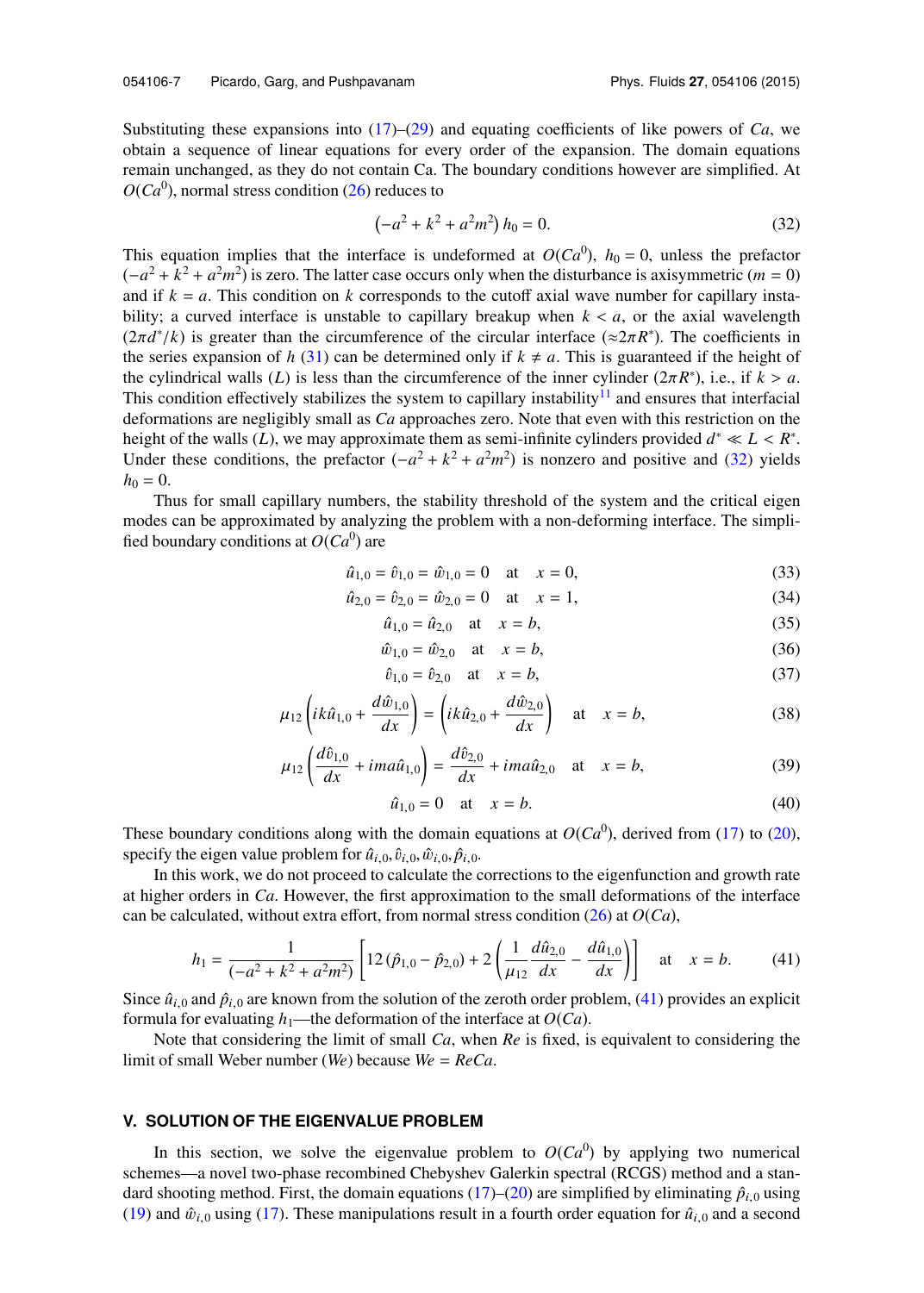order equation for  $\hat{v}_{i,0}$ ,

$$
\omega \left[ \frac{Re_i \mu_{1i}}{\rho_{1i}} \frac{(a^2m^2 + k^2)}{k^2} \hat{u}_{i,0} - \frac{Re_i \mu_{1i}}{\rho_{1i}} \frac{1}{k^2} \frac{d^2 \hat{u}_{i,0}}{dx^2} \right] = -\frac{1}{k^2} \frac{d^4 \hat{u}_{i,0}}{dx^4} + \left( 2 \frac{(a^2m^2 + k^2)}{k^2} + \frac{Re_i \mu_{1i}}{\rho_{1i}} \frac{am}{k^2} V_{i} i \right) \frac{d^2 \hat{u}_{i,0}}{dx^2} - \frac{Re_i \mu_{1i}}{\rho_{1i}} \left( \frac{a^2m}{k^2} V_{i} i \right) \frac{d \hat{u}_{i,0}}{dx} - \left( \frac{(a^2m^2 + k^2)^2}{k^2} + \frac{Re_i \mu_{1i}}{\rho_{1i}} \frac{am(a^2m^2 + k^2)}{k^2} V_{i} i + \frac{Re_i \mu_{1i}}{\rho_{1i}} \frac{am}{k^2} \left( \frac{d^2 V_i}{dx^2} + a \frac{d V_i}{dx} \right) i \right) \hat{u}_{i,0} + \left( \frac{Re_i \mu_{1i}}{\rho_{1i}} \frac{2a V_i (a^2m^2 + k^2)}{k^2} \right) \hat{v}_{i,0},
$$
\n
$$
\omega \left[ -\frac{Re_i \mu_{1i}}{\rho_{1i}} \left( \frac{am}{k^2} i \right) \frac{d \hat{u}_{i,0}}{dx} + \frac{Re_i \mu_{1i}}{\rho_{1i}} \left( 1 + \frac{a^2m^2}{k^2} \right) \hat{v}_{i,0} \right] = - \left( \frac{am}{k^2} i \right) \frac{d^3 \hat{u}_{i,0}}{dx^3} + \left( \frac{am}{k^2} \left( a^2m^2 + k^2 \right) i - \frac{Re_i \mu_{1i}}{\rho_{1i}} \frac{a^2m^2}{k^2} V_i \right) \frac{d \hat{u}_{i,0}}{dx} - \frac{Re_i \mu_{1i}}{\rho_{1i}} \left( \frac{d V_i}{dx} + a V_i \right) \hat{u}_{i,0} + \left( 1 + \frac{a^2m
$$

The boundary conditions for  $(42)$  and  $(43)$  are obtained from  $(33)$  to  $(40)$ ,

$$
\hat{u}_{1,0} = \frac{d\hat{u}_{1,0}}{dx} = 0 \quad \text{at} \quad x = 0,
$$
\n(44)

$$
\hat{u}_{2,0} = \frac{d\hat{u}_{2,0}}{dx} = 0 \quad \text{at} \quad x = 1,\tag{45}
$$

$$
\hat{u}_{1,0} = \hat{u}_{2,0} = 0 \quad \text{at} \quad x = b,
$$
\n(46)

$$
\frac{d\hat{u}_{1,0}}{dx} = \frac{d\hat{u}_{2,0}}{dx} \quad \text{at} \quad x = b,
$$
\n(47)

$$
\mu_{12} \frac{d^2 \hat{u}_{1,0}}{dx^2} = \frac{d^2 \hat{u}_{2,0}}{dx^2} \quad \text{at} \quad x = b,
$$
\n(48)

$$
\hat{v}_{1,0} = 0
$$
 at  $x = 0$ , (49)

$$
\hat{v}_{2,0} = 0 \quad \text{at} \quad x = 1,\tag{50}
$$

$$
\hat{v}_{1,0} = \hat{v}_{2,0} \quad \text{at} \quad x = b,
$$
\n(51)

$$
\mu_{12} \frac{d\hat{v}_{1,0}}{dx} = \frac{d\hat{v}_{2,0}}{dx} \quad \text{at} \quad x = b. \tag{52}
$$

Here, the conditions on the first derivative of  $\hat{u}_{i,0}$  are derived from the boundary conditions on  $\hat{w}_{i,0}$ .

This eigenvalue problem,  $(42)$ – $(52)$ , is solved numerically, as described in Subsections V A and V B.

## **A. Two-phase RCGS method**

In this method, a set of basis functions which analytically satisfy all the boundary conditions of the eigen value problem is constructed from combinations of Chebyshev functions. Using this "recombined" basis set, the Galerkin procedure is applied to obtain a matrix eigen value problem which is readily solved by QZ decomposition. While this conceptual framework has been in place for several years, it is only with the recent and rapid increase of computer memory that it has become a viable numerical strategy. This has coincided with the development of symbolic computing packages, such as Mathematica, which may be used to construct the basis set easily and implement the entire procedure efficiently. The revival of this method is largely due to Gelfgat and coworkers, who have successfully applied it to single-phase problems. $20-22$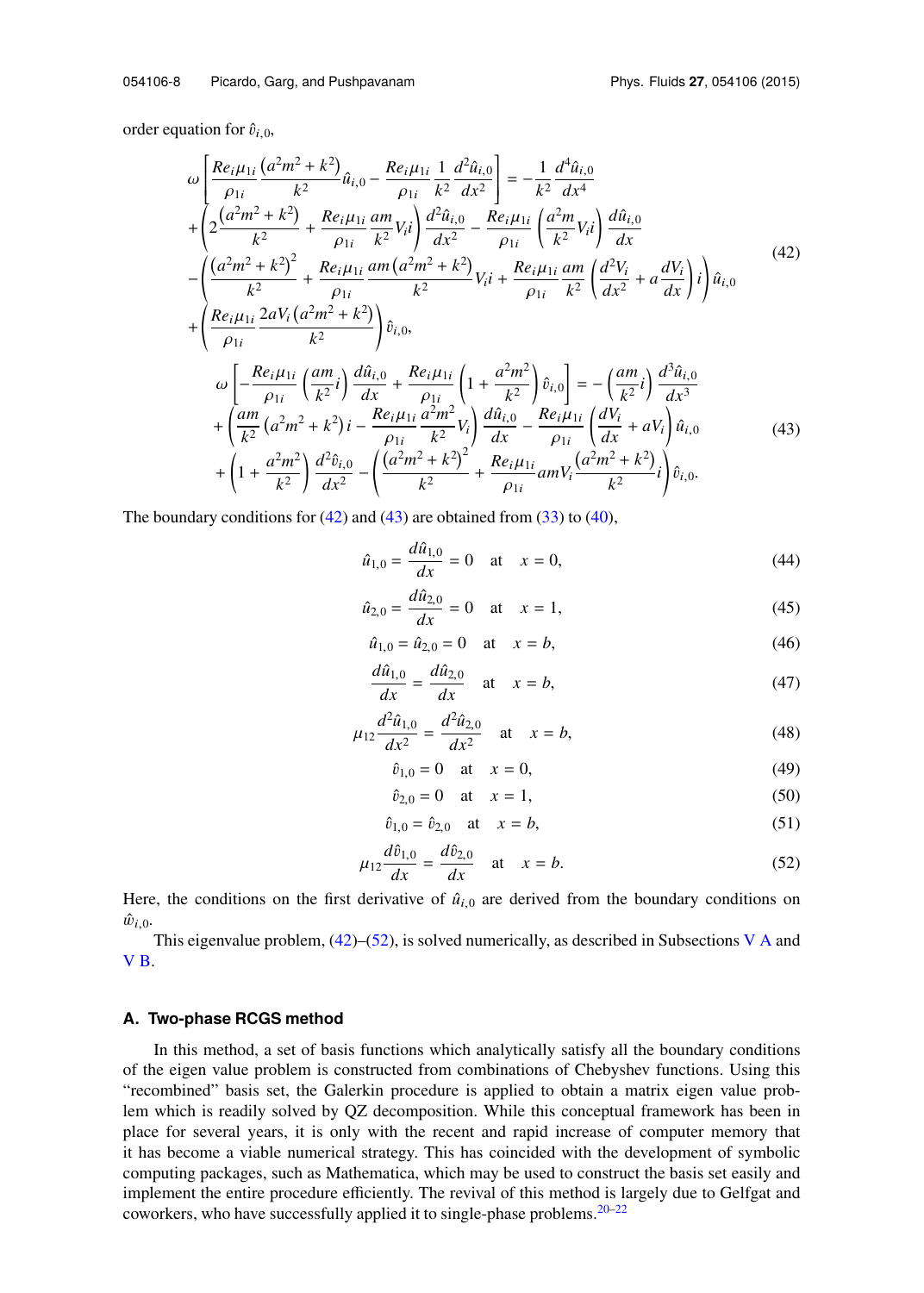The two-phase RCGS method is explained in detail in the supplementary material.<sup>17</sup> Here, we outline the procedure in brief. The functions  $\hat{u}_{1,0}$  and  $\hat{u}_{2,0}$  defined on [0, *b*] and [*b*, 1], respectively, are combined into a single vector function  $\hat{\mathbf{u}}_0 = (\hat{u}_{1,0}, \hat{u}_{2,0})^\text{T}$  defined over the entire domain [0,1]. Similarly, we define  $\hat{\mathbf{v}}_0 = (\hat{v}_{1,0}, \hat{v}_{2,0})^\text{T}$ . Here, the superscript T denotes the transpose operation.  $\hat{\mathbf{u}}_0$ and  $\hat{\mathbf{v}}_0$  belong to the direct sum Hilbert space  $\mathcal{L}_2[0,b] \oplus \mathcal{L}_2[b,1]$ . These combined functions are expanded in terms of basis sets  ${\{\varphi_{\mathbf{u},n}\}}_{n=0}^{\infty}$  and  ${\{\varphi_{\mathbf{v},n}\}}_{n=0}^{\infty}$ , respectively,

$$
\hat{\mathbf{u}}_{\mathbf{0}} = \sum_{n=0}^{N} c_n \boldsymbol{\phi}_{\mathbf{u},n} \quad \text{and} \quad \hat{\mathbf{v}}_{\mathbf{0}} = \sum_{n=0}^{N} d_n \boldsymbol{\phi}_{\mathbf{v},n}.
$$
 (53)

Each  $\varphi_{\mathbf{u},n}$  satisfies the boundary conditions on  $\hat{u}_{1,0}$  and  $\hat{u}_{2,0}$  ((44)–(48)), while each  $\{\varphi_{\mathbf{v},n}\}_{n=0}^{\infty}$  satisfies the boundary conditions on  $\hat{v}_{1,0}$  and  $\hat{v}_{2,0}$  ((49)–(52)). The construction of these basis functions is described in the supplementary material. $17$ 

The Galerkin procedure is then applied to discretize (42) and (43). The inner products are evaluated using Gaussian quadrature (cf. supplementary material<sup>17</sup>). This results in a generalized matrix eigenvalue problem,

$$
Ax = \omega Bx, \tag{54}
$$

where **x** is the vector of 2 (N + 1) unknown coefficients,  $\{c_n\}_{n=0}^N \cup \{d_n\}_{n=0}^N$ . **A** and **B** are square, *non-singular* matrices of dimension  $2(N + 1) \times 2(N + 1)$ . Non-singularity of **B** is a particular advantage of the two-phase RCGS method over traditional collocation or Tau spectral methods.

Matrix eigenvalue problem (54) is solved by QZ-decomposition (zgeev routine of LAPACK) to yield a set of  $2(N + 1)$  eigenvalues which approximates the point spectrum of differential eigenvalue problem (42)–(52). For some parameter values, a single positive spurious eigenvalue is obtained from the computation. It is typically two orders of magnitude greater than the true eigenvalues and thus can be easily identified and eliminated.

Results of the RCGS method are cross-checked with those obtained using a shooting method with orthonormalization. The shooting technique is described in Subsection  $V$  B. The two methods are in good agreement, as demonstrated by the example presented in the supplementary material.<sup>17</sup> Numerical results demonstrating the convergence characteristics of the two-phase RCGS method are also presented in the supplementary material.<sup>17</sup> Twenty four basis functions are found to provide sufficient accuracy for all the cases considered in this work.

## **B. Shooting method with orthonormalization**

We also use a shooting method with orthonormalization to solve  $(42)$ – $(52)$ . This method is based on a technique described by Conte.<sup>23</sup> A similar approach has been used successfully to solve the single phase Orr-Sommerfeld equations<sup>24,2</sup> and to study the stability of two-phase stratified plane Poiseuille flow.<sup>25</sup> This method is fundamentally different from the spectral method discussed in Sec. V A. It is an iterative local method which, rather than approximating the entire spectrum, allows the determination of a single eigenvalue starting from an initial guess. Alternatively, the marginal Reynolds number, which marks the stability boundary, can be directly identified by setting the growth rate to zero ( $\text{Re}[\omega] = 0$ ) and treating the Reynolds number as an eigen value. The smallest value of the Reynolds number obtained from the shooting method is the marginal Reynolds number.

## **VI. RAYLEIGH'S INVISCID STABILITY CRITERION**

The centrifugal instability is caused by an unstable stratification of angular momentum in any one (or both) of the fluids. If the angular momentum of the base flow,  $xV_i(x)$ , decreases radially outward, then centrifugal forces have a tendency to induce circulations and destabilize the flow.<sup>2</sup> This situation is analogous to the case of a density stratified fluid at rest in a gravitational field. If the density decreases in the direction of the gravitational force, then the stationary state is unstable.

For the case of single-phase inviscid flow in a curved channel, Rayleigh's criterion gives a formal stability condition.<sup>2</sup> It is valid for axisymmetric disturbances. This single phase result may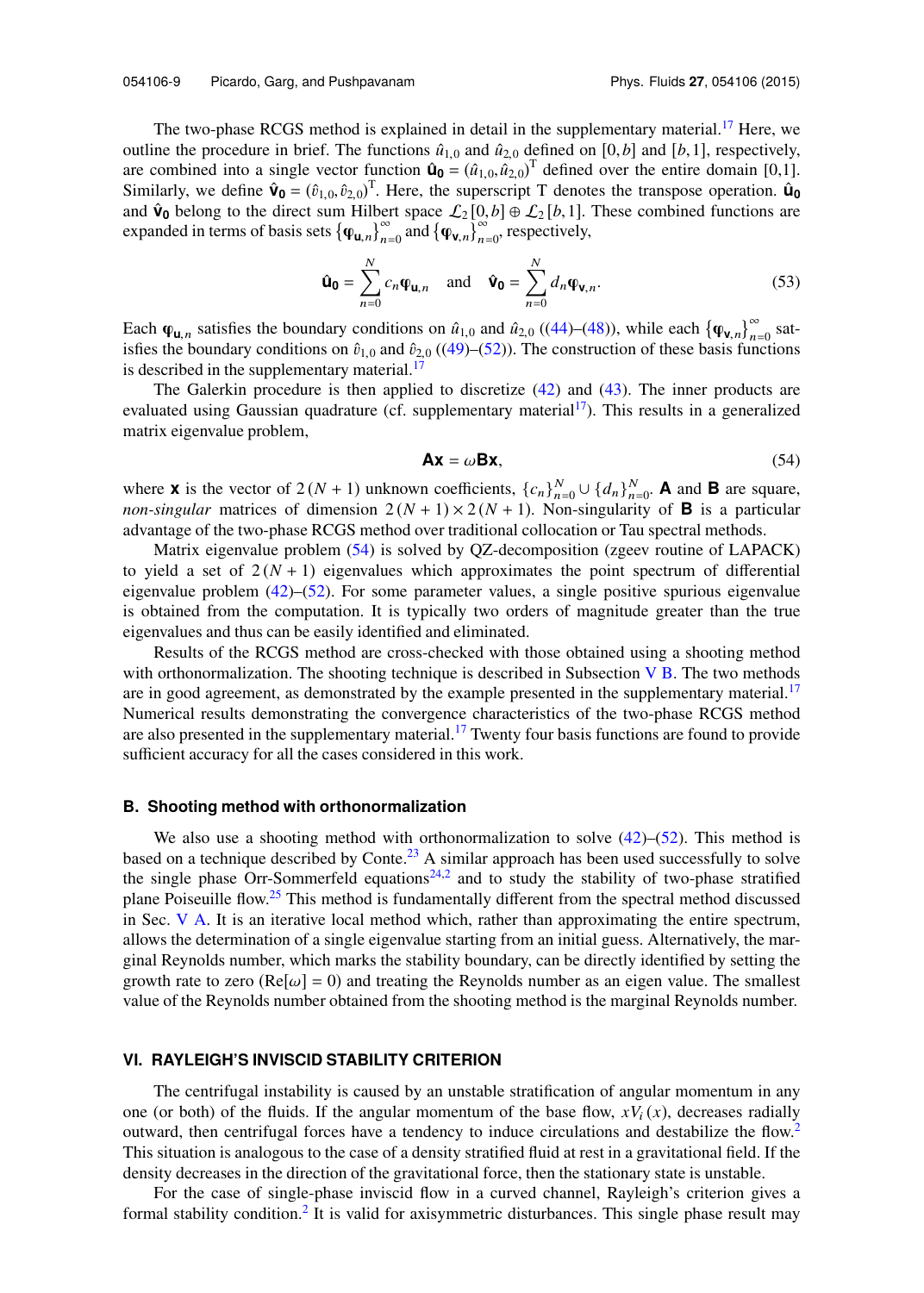

FIG. 2. Plots of the base velocity profile for different viscosity ratios and the corresponding profiles of the Rayleigh discriminant  $\Phi_i(x)$ . In the plot for  $\mu_{12} = 1/5$ , the velocity has been rescaled with  $\mu_2$  (rather than  $\mu_1$ , as is done throughout this work) to facilitate a clear comparison with the plot for  $\mu_{12} = 5$ .

be directly extended to the case of stratified inviscid fluids, if the regime of small *Ca* is considered, wherein interfacial deformation is negligible. Here, Rayleigh's criterion may be applied separately to each fluid, since the linear stability equations for the two fluids are independent and individually identical to the single-phase equations. The criterion is based on the value of the Rayleigh discriminant in each fluid  $\Phi_i(x)$  given below,

$$
\Phi_i(x) = \frac{1}{x^3} \frac{d}{dx} (x V_i(x))^2.
$$
\n(55)

If  $\Phi_i(x) < 0$  within the domain of either fluid, then the inviscid base flow is unstable. In the case of viscous fluids, the flow is stabilized by viscous dampening at low Reynolds number. However, when the Reynolds number exceeds a critical value, the centrifugal instability will set in.

In Figure 2, base velocity profiles (14) and the corresponding values of the Rayleigh discriminant are plotted for different viscosity ratios.  $\Phi_i(x)$  varies considerably across the channel and is discontinuous at the interface when the fluids have different viscosities. (This is induced by the balance of tangential stresses, cf. (6).) Figure 2 shows that  $\Phi_i(x)$  is generally positive near the inner wall and negative near the outer wall. This is because the velocity is zero at both walls (no-slip condition); as we move from the inner to the outer wall, the velocity first increases, attains a maximum, and then decreases again.  $\Phi_i(x)$  can also be negative in the inner fluid, if the maximum is located within the inner fluid. This occurs when  $\mu_{12} < 1$  (e.g.,  $\mu_{12} = 1/5$  in Figure 2) or  $b > 0.5$ . In all cases, since  $\Phi_i(x) < 0$  in some part of the flow, the centrifugal instability will destabilize the base state, beyond a critical Reynolds number.

The regions where  $\Phi_i(x) < 0$  are said to be *locally unstable* while the regions of positive  $\Phi_i(x)$ are termed *locally stable*. In single-phase flow, it has been shown that the magnitude of the secondary flow at the onset of instability is greater within the locally unstable regions.<sup>2,16</sup> Extending this to two-phase flows, one can expect a stronger secondary flow within the fluid with a more negative value of  $\Phi_i(x)$ . This has been confirmed for two-phase *Taylor-Couette* flow.<sup>5</sup> Based on Figure 2, we expect a stronger secondary flow within the outer fluid for a majority of parameter values. Physically, this implies that the outer fluid has a more unstable stratification of angular momentum, even if the fluids have similar properties.

## **VII. DEFINITION OF MARGINAL AND CRITICAL REYNOLDS NUMBERS**

We now define some key stability parameters which are used in the presentation of results. For a specified disturbance mode (fixed values of *k* and *m*) and fixed values of physical parameters, the Reynolds number at which the maximum of Re[ω] (growth rate) is zero is defined as the *marginal Reynolds number* (*Re*mg). The system is unstable to the specified disturbance for all Reynolds numbers greater than *Re*mg. Clearly, the marginal Reynolds number is a function of the disturbance (*k* and *m*).

In Figure 3, the marginal Reynolds number is plotted for different disturbance modes, for the case of  $\mu_{12} = 0.5$ ,  $\rho_{12} = 0.5$ ,  $b = 0.5$ , and  $a = 0.1$ . These are the neutral stability curves. For a given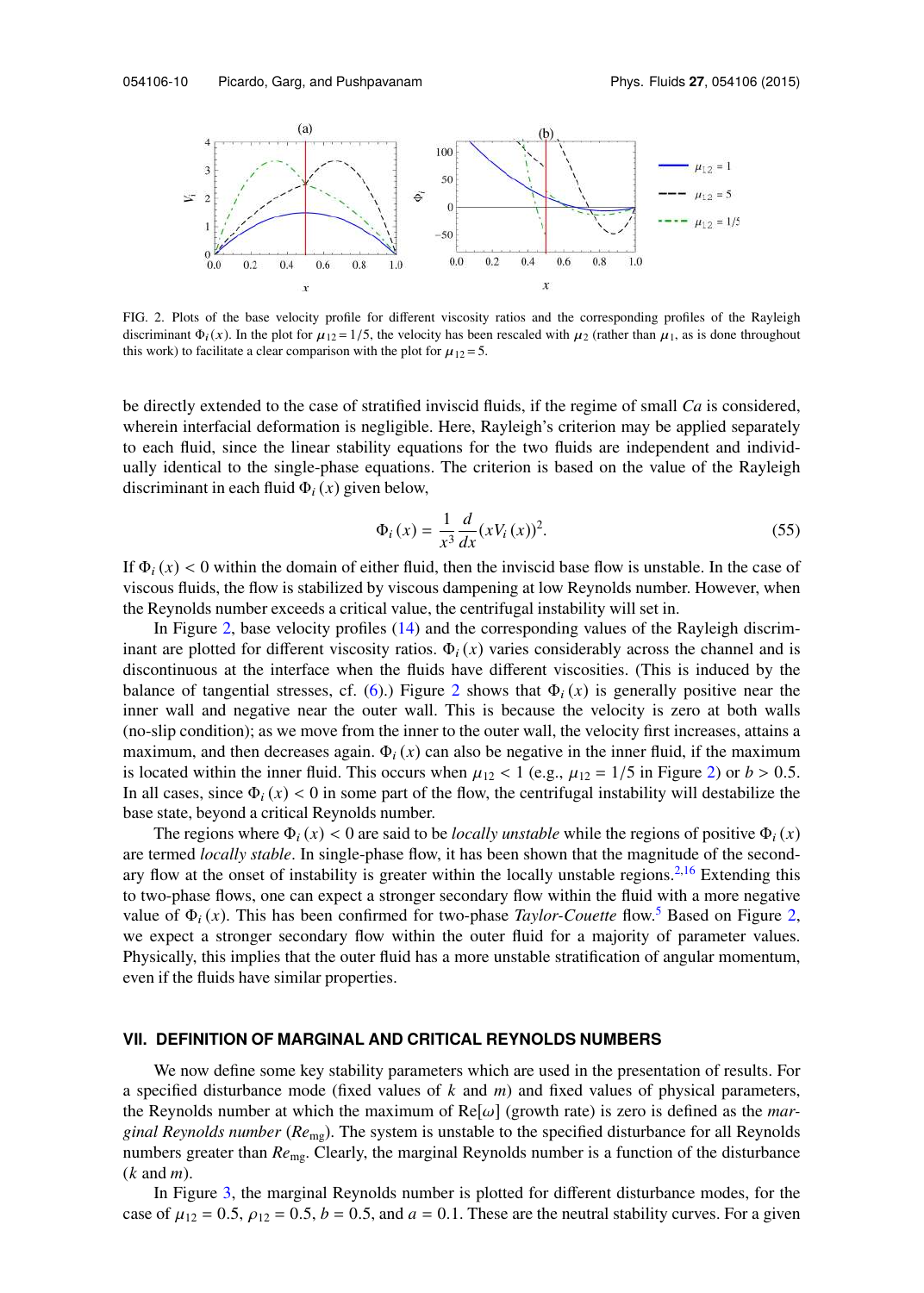

FIG. 3. Marginal Reynolds number (*Re*mg) for various disturbance modes. The minima of each curve corresponds to the least marginal Reynolds number ( $Re_{c,m}$ ) at each value of m. These are  $Re_{c,m} = 255.92$ ,  $k_{c,m} = 4.85$  ( $m = 0$ );  $Re_{c,m} = 256.87$ ,  $k_{\text{c,m}}$  = 4.88 (m = 1); and  $Re_{\text{c,m}}$  = 259.69,  $k_{\text{c,m}}$  = 4.95 (m = 2). The critical mode in this case is  $m_{\text{c}}$  = 0,  $k_{\text{c}}$  = 4.85, and  $Re_c = 255.92$ , which is axisymmetric. Parameter values:  $\mu_{12} = 0.5$ ,  $\rho_{12} = 0.5$ ,  $b = 0.5$ , and  $a = 0.1$ .

azimuthal wave number  $(m)$ , the smallest value of  $Re_{mg}$  across all  $k$  is called the *least marginal Reynolds number* and denoted by *Re*c,m. The corresponding axial wave number is *k*c,m.

In Figure 3, the smallest value of  $Re_{c,m}$  corresponds to the axisymmetric mode,  $m = 0$  (details are given in the figure caption). This is called the *critical Reynolds number Re*<sup>c</sup> and the corresponding disturbance mode is the *critical instability mode*  $(k_c, m_c)$ . In Figure 3, we have  $m_c = 0$ ,  $k_c = 4.85$ , and  $Re_c = 255.92$ . Centrifugal instability first occurs when *Re* exceeds  $Re_c$ .

Neutral stability curves of qualitative structure similar to those in Figure 3 occur for a variety of physical problems. Well known examples are the Rayleigh-Benard instability and Turing patterns.<sup>19</sup> These instabilities, classified as type-I by Cross and Hohenberg, exhibit similar linear stability characteristics and weakly nonlinear behavior.<sup>26</sup>

## **VIII. CLASSIFICATION OF INSTABILITY MODES**

Just above the critical point, when the Reynolds number slightly exceeds *Re*c, only modes in a close neighborhood of  $k_c$ ,  $m_c$  will be unstable (cf. Figure 3). After an initial period of exponential growth, the ensuing three dimensional flow will saturate via nonlinear mechanisms to a new flow state. The spatiotemporal variation of the new flow will correspond closely to the critical mode  $\hat{\mathbf{v}}_{i,0}(x)$  exp ( $ikz + im\theta + i\omega t$ ) (assuming a supercritical bifurcation), provided *Re* is sufficiently close to *Re*c. <sup>19</sup> Thus, a significant change in the nature of the critical mode signifies a new type of secondary flow pattern.

The critical instability mode and the corresponding secondary flow state can be of two types, depending on the value of Im[ $\omega$ ] at the critical point (when Re[ $\omega$ ] = 0). If Im[ $\omega$ ] = 0, then the instability is stationary and the new emergent state is a steady state. On the other hand if  $Im[\omega]$ is non-zero, the instability is oscillatory. Such a mode can take the form of either a travelling or standing wave. Standing waves are ruled out in this problem due to the absence of reflection symmetry in the azimuthal direction (because of the base flow). Hence, when  $Im[\omega]$  is nonzero, the critical mode is a travelling wave.

This temporal nature of the instability is closely connected to the azimuthal dependence of the critical mode. Linearized equations (42) and (43) reveal that *an axisymmetric critical mode is stationary while a non-axisymmetric mode is a travelling wave*. If the mode is axisymmetric  $(m_c = 0)$  then the simplified eigenvalue problem is real and we find that Im[ $\omega$ ] = 0 for the critical mode. On the other hand if  $m_c$  is non-zero, then eigenvalue problem (42) and (43) is complex and Im[ $\omega$ ] is non-zero.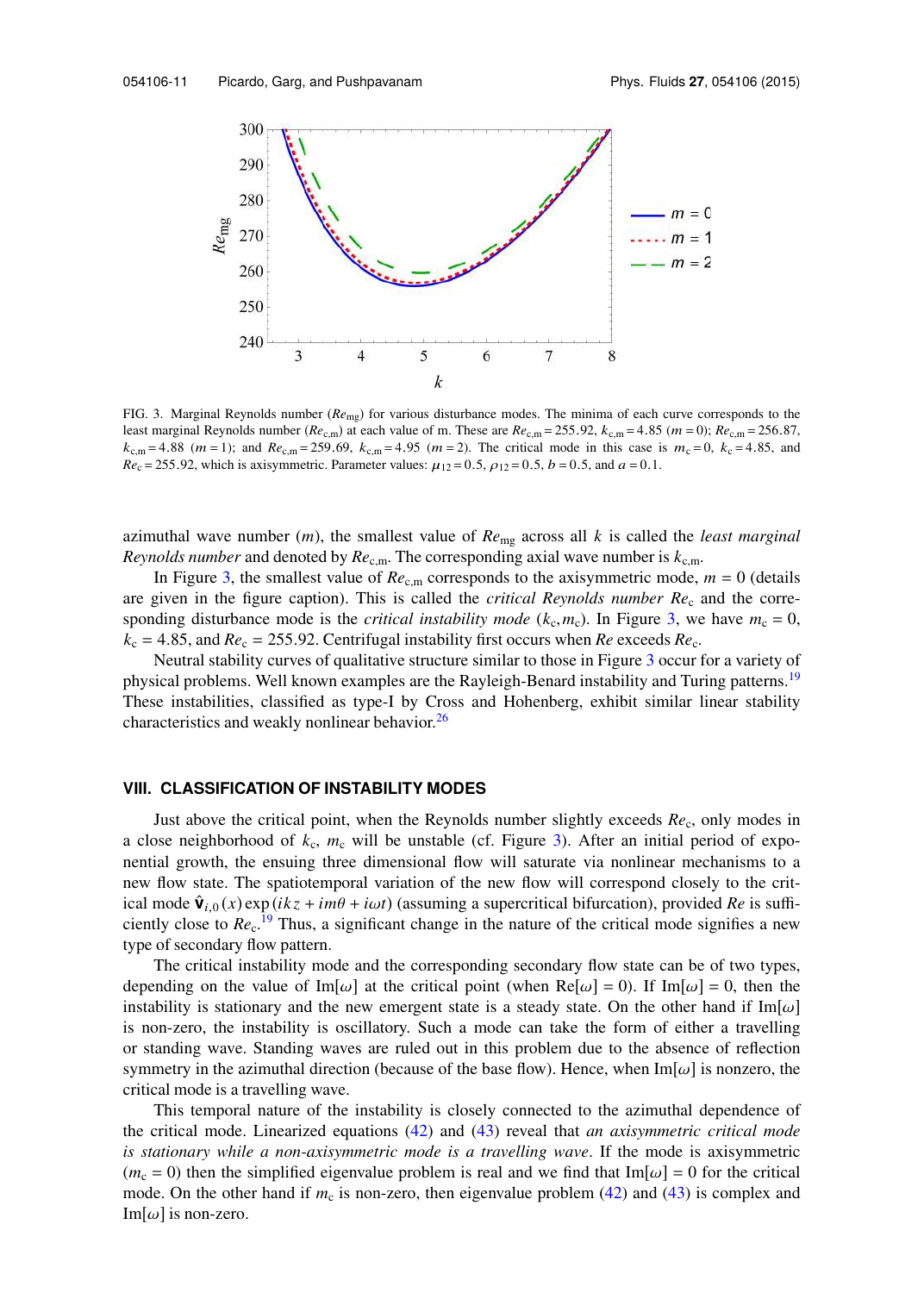

FIG. 4. Visualization of different vortex array patterns (external structure) corresponding to critical modes at different parameter values. (a) axisymmetric toroidal vortices, (b) left handed rotating spirals, (c) right handed rotating spirals, and (d) ribbon vortex state-superposition of (b) and (c). The dark and light regions correspond to different vortex regions across which the fluid does not mix. Each figure represents the external structure of a critical mode as seen through the outer cylindrical wall. Hence, linear positions along the x axis correspond to  $R^*cos(\theta)/a^*$ . A visualization window with a small axial length is selected for better clarity, and the axes in the figures are drawn to scale for a more realistic visualization. Parameter values: (a)  $Re_c = 36.049$ ,  $k_c = 5.43$ ,  $m_c = 0$ , Im[ $\omega_c$ ] = 0,  $\mu_{12} = 1.9$ ,  $\rho_{12} = 0.5$ ,  $b = 0.5$ ; (b)  $Re_c = 391.378$ ,  $k_c = 6.32$ ,  $m_c = 2$ , Im[ω<sub>c</sub>] = −0.227, μ<sub>12</sub> = 0.66, ρ<sub>12</sub> = 0.3, b = 0.76; and (c)  $Re<sub>c</sub>$  = 391.378, k<sub>c</sub> = −6.32, m<sub>c</sub> = 2, Im[ω<sub>c</sub>] = −0.227, μ<sub>12</sub> = 0.66,  $\rho_{12} = 0.3$ ,  $b = 0.76$ . In all cases,  $a = 0.1$ . (Multimedia view) [URL: http://dx.doi.org/10.1063/1.4921631.1]

#### **A. Stationary axisymmetric vortices and rotating spirals**

We discuss the temporal nature of the modes along with their azimuthal dependence, as these are interconnected. In Figure 4, we plot the variation along the *z*-θ surface of two modes with distinct spatio-temporal behavior. These plots depict the vortex arrays as seen through the surface of the outer cylindrical wall. Each plot corresponds to a critical mode computed for specific parameter values which are given in the caption. The temporal nature of these vortex patterns is depicted in the accompanying movie (cf. Figure 4) (Multimedia view).

Figure 4(a) corresponds to an axisymmetric and stationary critical mode which manifests as toroidal vortices. These vortices are two-phase analogues of single phase Dean vortices.<sup>16</sup> Similar axisymmetric vortices have been observed experimentally in two-phase Taylor-Couette flow (cf. Fig. 11 in Ref. 5).

Figures 4(b) and 4(c) depict two non-axisymmetric travelling modes. These modes have identical mathematical descriptions, except for the sign of *k*c. Both modes become critical simultaneously, as eigenvalue problem  $(42)$ – $(52)$  is invariant to the sign of  $k_c$ . They have the structure of spirals which start at the inlet of the channel and terminate at the outlet. They appear to rotate and propagate through the cylinder. The case in Figure  $4(b)$  corresponds to  $k_c > 0$ . This is a left-handed spiral which propagates axially upward. The other mode, in Figure  $4(c)$ , has  $k_c < 0$  and is a right handed spiral that propagates axially downward. In fact, these two modes are reflections of each other about the  $r-\theta$  plane. We expect the spiral flow pattern that emerges when a non-axisymmetric mode is critical to be distorted at the inlet and outlet of the channel due to boundary effects. However, away from these boundaries, the non-axisymmetric critical modes are expected to manifest clearly as rotating spiral vortices.

The simultaneous criticality of both types of spiral modes is a natural outcome of symmetrybreaking.27,28 The base flow possesses reflection symmetry in the *z* direction. While the axisymmetric stationary modes retain this symmetry, the spiral travelling waves break it. When reflection symmetry is broken at the onset of instability, the set of possible emerging flow states should be related to each other via the same reflection transformation, i.e., reflection of any one spiral state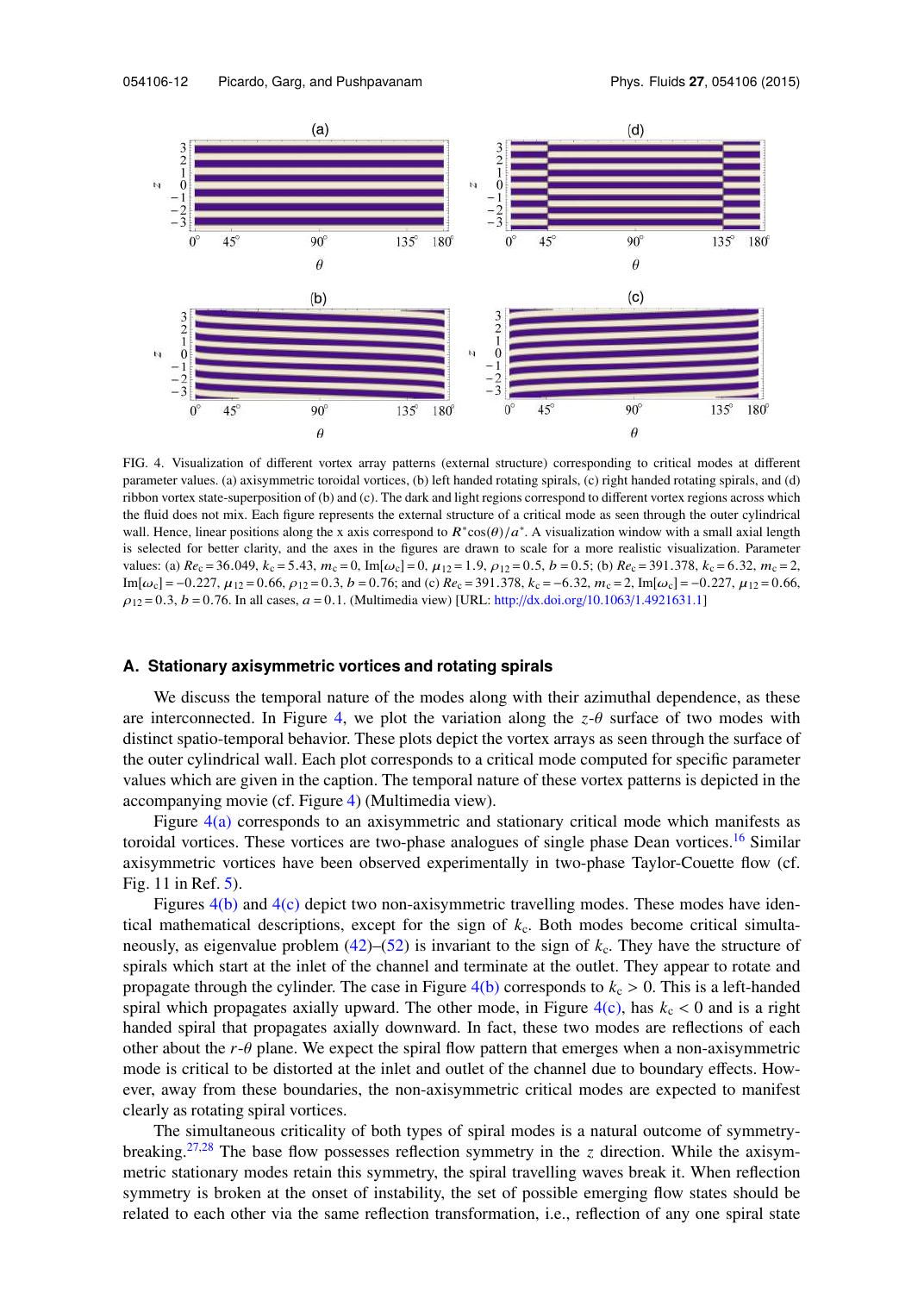about the *r*-θ plane should yield another equally possible spiral flow state. Depending on the initial perturbation, either mode can dominate and lead to a left or right-handed rotating spiral flow.

These degenerate spiral modes can also superpose with equal amplitudes and give rise to a new state which only propagates azimuthally. This combined mode is depicted in Figure 4(d) and is called a ribbon state.<sup>29</sup> The ribbon flow is a standing wave with respect to the axial direction. It is known that for type-I instabilities (which includes the centrifugal instability), if both travelling waves and standing waves are critical (according to the linear theory) then only one of the two can be stable.<sup>26,19</sup> The stability is parameter dependent and may be determined from the associated amplitude equations. Hence for parameter values which support rotating spirals, the ribbon state will not be observed and vice versa. Both patterns have been observed experimentally in Taylor-Couette flow.<sup>30</sup> It should be noted that in the single-phase Dean problem, the axisymmetric mode is always critical and hence, only axisymmetric stationary vortices like those in Figure  $4(a)$ have been reported. On the other hand, the two-phase problem has a higher degree of freedom. It involves many more parameters which affect the inter-fluid interaction giving rise to spirals or ribbon flow states.

#### **B. Internal circulatory flow structure**

Having described the external vortex pattern of the critical modes  $(z, \theta)$  variation), we now turn to their internal flow structure (*x* or radial variation). We find three distinct types, based on the relative strength of the circulatory flow within the two fluids: (i) the inner fluid circulates faster, (ii) the outer fluid circulates faster, and (iii) both fluids have comparable cross flow velocities. This difference of the secondary flow within the two fluids originates from the stratification of angular momentum in the base flow. The profile of the Rayleigh discriminant (cf. Sec. VI) is indicative of this dissimilarity between the fluids.

The first two cases of the internal vortex structures are illustrated for axisymmetric modes in Figure 5. Here, the eigenfunctions have been normalized such that the coefficient of  $\varphi_{\mathbf{u},1}$  is unity. The magnitude of the circulatory flow in the two fluids may be compared using the line plot of the *z*-component of velocity along the centreline of the vortices in the upper half of the axial periodic cell, i.e.,  $z = \pi/(4k_c)$ . Figure 5(a) is an example of a mode with stronger circulatory flow in the outer fluid. Such modes are called *outer* modes. Figure 5(b) exemplifies the opposite scenario; it is called an *inner* mode. Based on  $k_c$ , we observe that the vortices are generally larger ( $k_c$  is smaller) in the outer mode (compare the scales of the *z* axes in Figures  $5(a)$  and  $5(b)$ ). A similar disparity in the magnitude of circulatory flow within the two fluids has been observed in critical modes of two-phase Taylor-Couette flow.<sup>5</sup>

The third case, wherein the secondary flow is of comparable magnitude in both fluids, is called a *uniform* mode. An example is presented in Figure 6. This particular critical two-phase mode is also present in single phase Dean flow, as an experimentally unobservable mode. Single phase flow bifurcates to Dean vortices at  $Re<sub>c</sub> = 121.35$  ( $a = 0.1$ ). On increasing the Reynolds number beyond critical, we find that a second eigenvalue crosses the imaginary axis at *Re* = 593.92. The corresponding eigenfunction is the second most unstable single phase mode. This mode has exactly the same structure as the uniform two phase mode shown in Figure 6.

## **C. Six categories of instability modes**

Altogether we have identified six different types of critical modes, based on their temporal nature and vortex pattern. We assign the letter S for stationary axisymmetric modes and the letter T for travelling spiral modes. The radial vortex structure of these modes can correspond to either outer, inner, or uniform modes, which we denote by the letters O, I, and U, respectively. Thus, we have six different classes of critical modes, labelled as O-S, O-T, I-S, I-T, U-S, and U-T. The nature of the critical mode can change from one type to another as the parameters are varied. Examples of such transitions are presented in Sec. X, along with a discussion of physical causes for mode switching.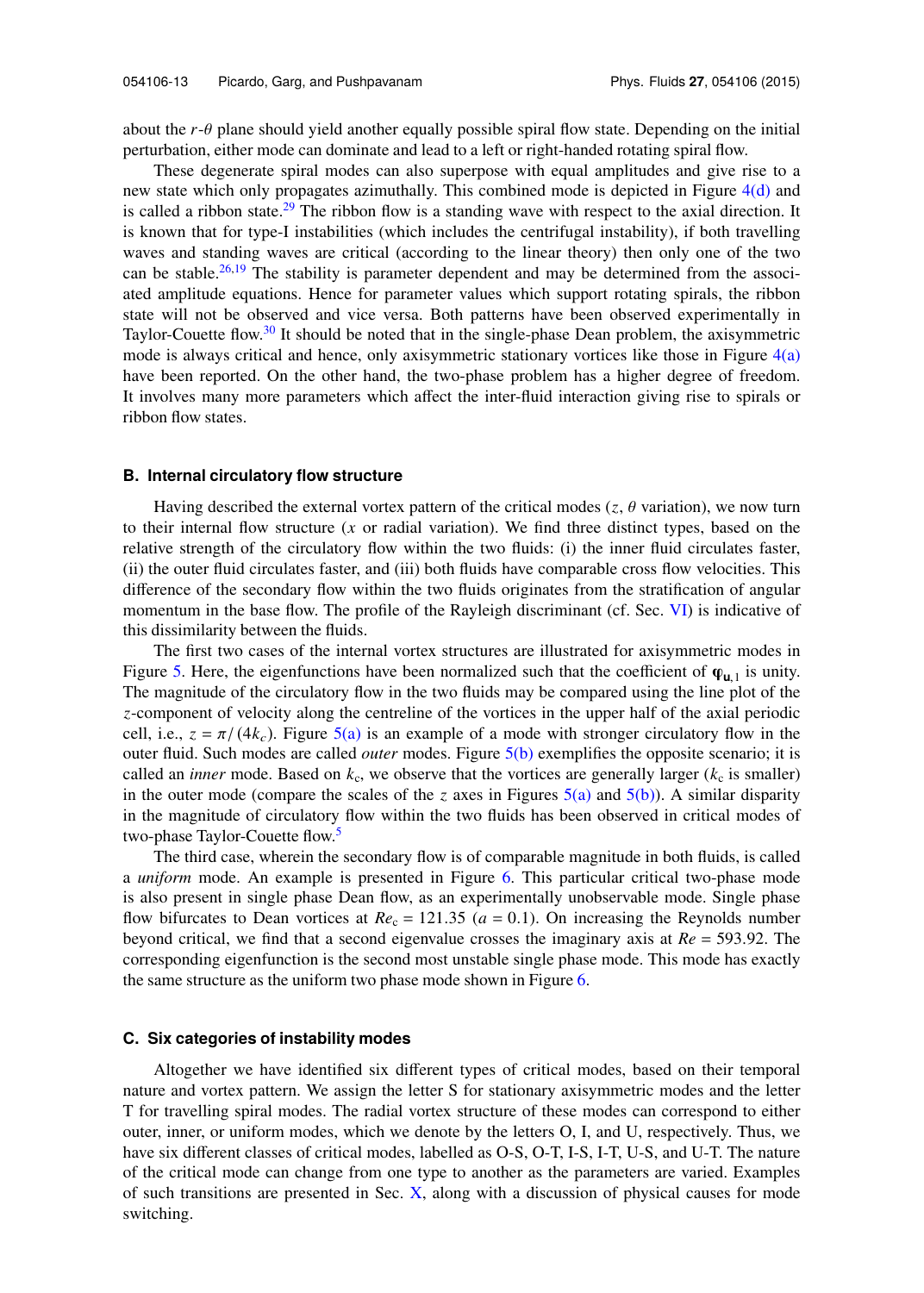

FIG. 5. Internal circulatory flow structure of the critical modes at the onset of instability (a) axisymmetric outer mode O-S, with stronger circulations in the outer fluid and (b) axisymmetric inner mode I-S, with stronger circulations in the inner fluid. The vortices depicted in the figure are projections of the streamlines of the flow onto a cross section of the cylindrical channel. A single axial periodic cell is visualized, i.e.,  $z \in [-\pi/(k_c), \pi/(k_c)]$ . The critical parameters are (a)  $Re_c = 992.83$ ,  $k_c = 5.167$ ,  $m_c = 0$ ,  $\mu_{12} = 0.525$ ,  $\rho_{12} = 2$ ,  $b = 0.5$ ,  $a = 0.1$  (b)  $Re_c = 2353.736$ ,  $k_c = 10.954$ ,  $m_c = 0$ ,  $\mu_{12} = 0.2$ ,  $\rho_{12} = 2, b = 0.5, \text{ and } a = 0.1.$ 

## **D. Small interface deformation at** *O*(*Ca*)

The results presented in Figures 5 and 6 are the  $O(Ca^0)$  approximations to the secondary flows. At this order of approximation, interfacial deformations are entirely absent. However, we can calculate the interfacial deformation at  $O(Ca^1)$ , from the pressure and velocity fields at  $O(Ca^0)$ , using the normal stress balance (cf. Sec. IV). The result of this calculation for the case of Figure  $5(a)$  is presented in Figure 7. Here, the pressure perturbations at the interface have been normalized by the value of  $\hat{p}_{1,0}$  at ( $x = b$ ,  $z = 0$ ). The interface deflection has also been normalized by its magnitude at  $(z = 0)$ .

In most cases, we find that the pressure forces dominate the viscous normal stresses at the interface (cf.  $(41)$ ) and are an order of magnitude greater. In Figure 7, the perturbed pressure at  $z = 0$  is positive within the inner fluid (Figure 7(a)) and negative in the outer fluid (Figure 7(b)). Thus, the interface is pushed outwards at  $z = 0$ , as shown in Figure 7(c).

## **IX. DEPENDENCE OF STABILITY ON THE CURVATURE RATIO** (*a*)

The centrifugal instability sets in when destabilizing centrifugal forces overcome viscous forces. The relative strength of centrifugal forces is directly related to the magnitude of the Reynolds number (*Re*) and the curvature ratio (*a*). Hence, in a channel with a smaller curvature ratio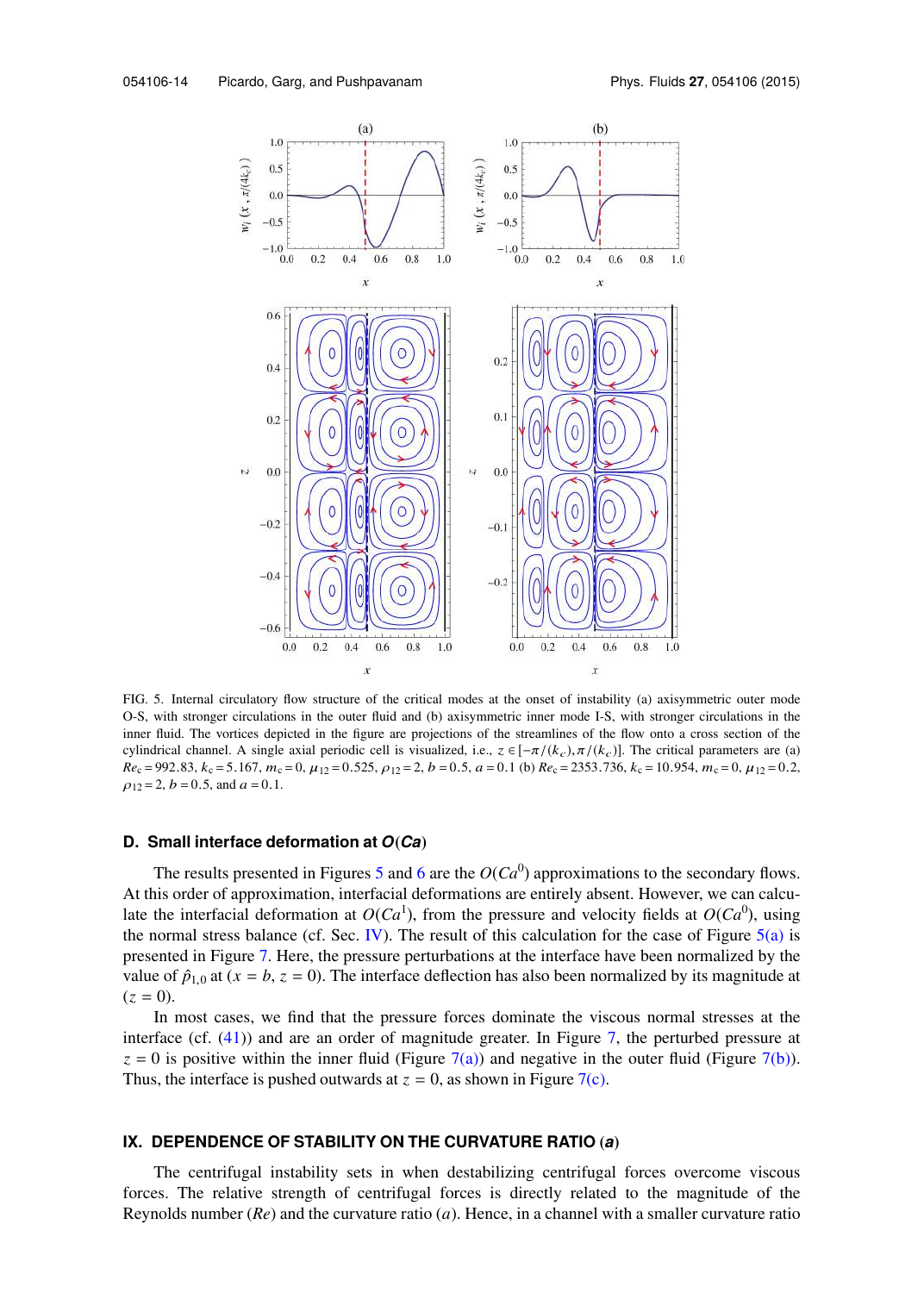

FIG. 6. Secondary circulations at the onset of instability of the second most unstable mode in the case of single-phase flow. Parameters:  $Re_c = 593.92$  and  $k_c = 8.683$  (for the most unstable mode,  $Re_c = 121.35$  and  $k_c = 4.087$ ). This single-phase mode is identical to the uniform mode which is critical in two-phase flow when the fluids have equal viscosities and densities and the interface is located between the two outer vortices.

(less curved), the critical Reynolds number is larger. This relationship is depicted in Figure 8 (solid line).

In the limit of small curvature ratios, the critical Reynolds number is nearly proportional to  $a^{-1/2}$ . This relationship is exact if the simplified equations used by Dean are adopted<sup>1</sup> (cf. Sec. I of the supplementary material<sup>17</sup>). Under this simplification, a critical Dean number which is independent of *a* can be defined as  $De_c = Re_c \sqrt{a}$ . In our results,  $De_c$  actually varies slowly with *a*, since we have retained all terms of the form *aRe* and *ma* in the equations. In Figure 8, we have plotted estimates of the critical Reynolds number (red markers) obtained by assuming  $De<sub>c</sub>$  to be independent of a. Here,  $De<sub>c</sub>$  is first calculated at  $a = 0.01$  (value is 150.302) and then used to estimate the critical Reynolds number at other values of *a*, as  $De<sub>c</sub>a<sup>-1/2</sup>$ . The approximation works well for small values of *a* but becomes increasingly inaccurate as *a* is increased above 0.1.

In the remainder of this work, we only present results for  $a = 0.1$ . The critical Reynolds number at other small curvature ratios can be estimated by calculating the critical Dean number.



FIG. 7. Pressure perturbations (a) and (b) and interface deflection (c) at  $O(Ca^1)$  for same case as Figure 5(a). Parameter values:  $Re_c = 992.83$ ,  $k_c = 5.167$ ,  $m_c = 0$ ,  $\mu_{12} = 0.525$ ,  $\rho_{12} = 2$ ,  $b = 0.5$ , and  $a = 0.1$ .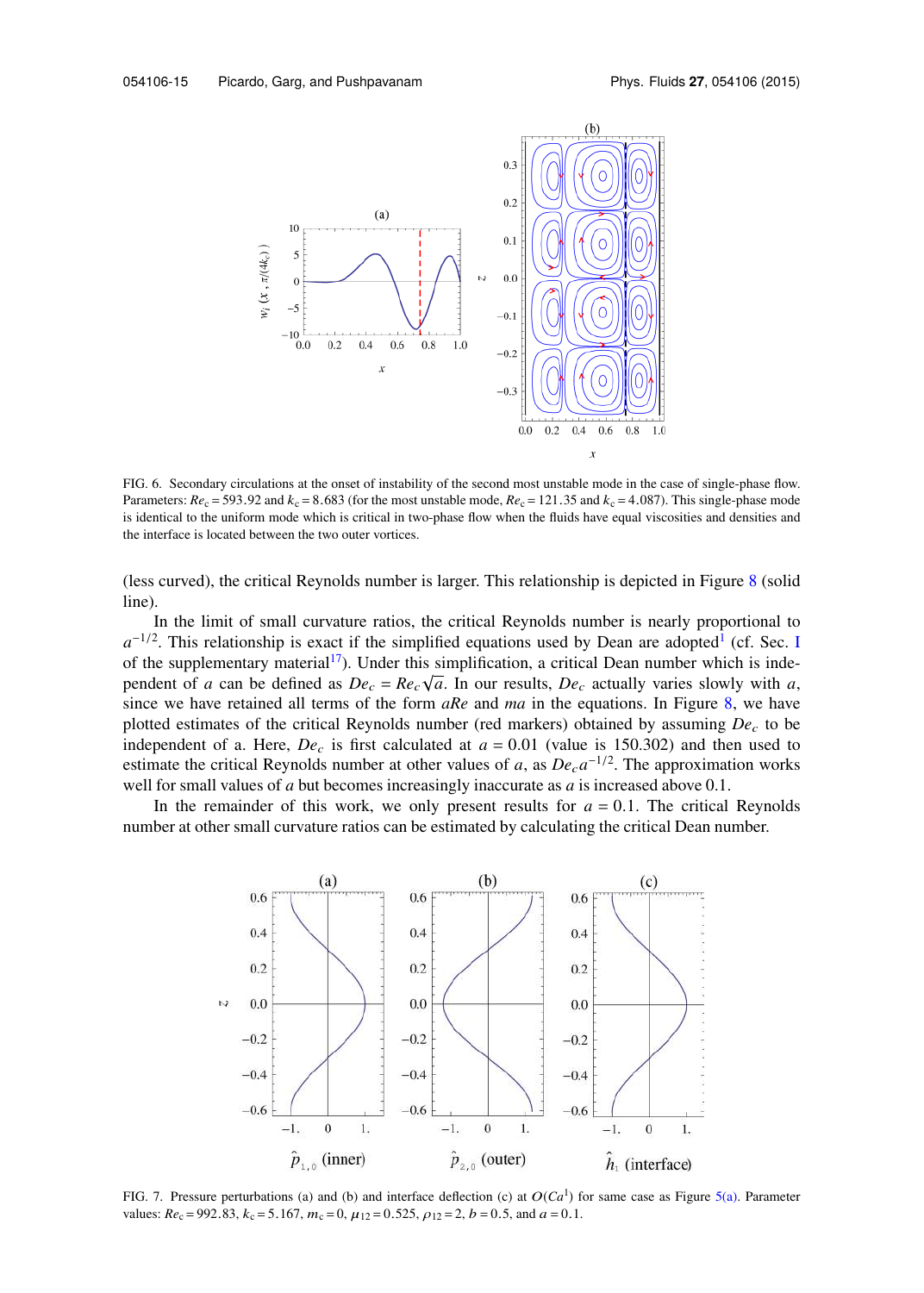

FIG. 8. Variation of  $Re_c$  with a for  $\mu_{12} = 0.525$ ,  $\rho_{12} = 1$ , and  $b = 0.5$ . Figure (b) is an enlarged version of (a). The solid line represents the computed values of *Re*<sup>c</sup> and the circular markers represent approximate values obtained by keeping the Dean number constant at a value of 150.302 (evaluated for the case of  $a = 0.01$ ). The instability mode is axisymmetric ( $m_c = 0$ ) and  $k_c$  is very nearly independent of a with a value of  $5.02 \pm 0.007$ .

Next, the effect of *a* on the critical instability mode is discussed. Variation of the curvature ratio within the range  $0.01-0.3$  does not affect the nature of the critical mode, i.e., if the critical mode is axisymmetric and stationary ( $m<sub>c</sub> = 0$ ) for one value of *a*, then it remains so for all other values as well. Similarly, while the value of  $m_c$  for non-axisymmetric does change with  $a$ , it remains bounded away from zero. So varying *a* cannot cause a transition from a non-axisymmetric critical mode to an axisymmetric one. The influence of *a* on  $k<sub>c</sub>$  is small; for all the cases studied in Figure 8, we have  $k_c = 5.02 \pm 0.007$ .

To understand the effect of increasing curvature ratio on the shape of the spiral modes, the influence of *a* on the azimuthal wave number of non-axisymmetric modes is investigated. Results for the critical mode at different curvature ratios are presented in Table I for a case of a non-axisymmetric critical mode ( $\mu_{12} = 1$ ,  $\rho_{12} = 1$ , and  $b = 0.72$ ). The dimensional critical azimuthal *wavelength* equals  $\frac{2\pi}{m_c}R^*$ , which in non-dimensional terms is  $\frac{2\pi}{m_c a}$ . In Table I, we observe that  $(am_c)$  decreases as *a* decreases, implying that the azimuthal wavelength of the critical mode increases as the channel becomes straighter, i.e., the spirals will have smaller pitch angles in channels which are less curved.

## **X. MODE SWITCHING ACROSS PARAMETER SPACE**

Six different types of instability modes were identified in Sec. VIII. The critical mode can switch from one type to another as parameters are varied. Such transitions signify a qualitative change (bifurcation) in the secondary flow states. For example, at an O-S to I-S transition, the dominant vortex shifts from the outer to the inner fluid, whereas stationary axisymmetric vortices give way to rotating spirals at an O-S to O-T transition. These transitions are codimension-two bifurcations (since two parameters must be specified: the Reynolds number and another parameter such as the viscosity ratio).

TABLE I. The critical mode ( $m_c$  and  $k_c$ ) and the critical Reynolds number ( $Re<sub>c</sub>$ ) at various values of the curvature ratio (a) for  $\mu_{12} = 1$ ,  $\rho_{12} = 1$ , and  $b = 0.72$ .

| a    | $m_c$ | $k_{c}$ | Re <sub>c</sub> |
|------|-------|---------|-----------------|
| 0.1  | 1.970 | 9.107   | 561.211         |
| 0.05 | 2.568 | 9.039   | 787.772         |
| 0.01 | 5.207 | 8.971   | 1750.670        |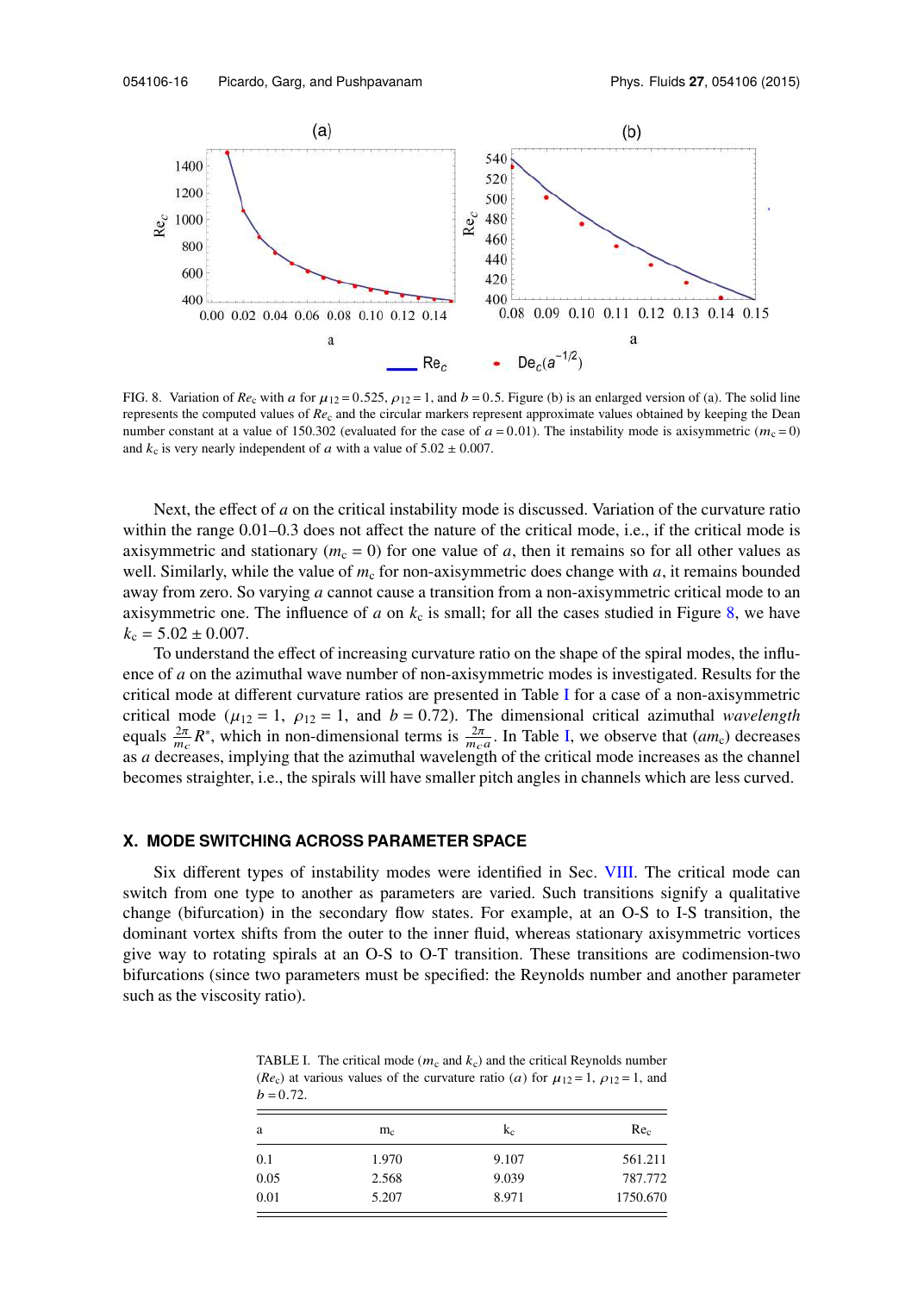

FIG. 9. Mode switching with variation in viscosity ratio considering different density ratios. The critical mode switches from I-S to O-S as the viscosity ratio is increased, i.e., the stronger vortex moves from the inner to the outer fluid. The critical Reynolds number is plotted in (a) while the critical axial wave number is plotted in (b). The critical azimuthal wave number is  $m_c = 0$  (axisymmetric). Parameter values:  $b = 0.5$  and  $a = 0.1$ .

In this section, we analyze the critical instability mode across parameter space, i.e., the density ratio, the viscosity ratio, and the volume fraction (interface location). The goal is to locate various codimension-two bifurcations and identify the physical causes for these transitions.

## **A. Variation of viscosity and density ratios**

First, we analyze the effect of the viscosity ratio. In Figure 9, the critical Reynolds number  $(Re<sub>c</sub>)$  and the axial wave number  $(k<sub>c</sub>)$  are plotted as a function of the viscosity ratio for different density ratios. For each density ratio, the profiles of  $Re<sub>c</sub>$  and  $k<sub>c</sub>$  consist of two distinct smooth curves which correspond to two different modes, each of which is critical for different ranges of the viscosity ratio. A transition occurs between these modes at the point marked by discontinuity in the case of  $k_c$  and non-differentiability in the profile of  $Re_c$ .

While both these modes are axisymmetric  $(m_c = 0)$ , they have different internal velocity fields. Examining the corresponding eigenfunctions (as in Figure 5), we find that the critical mode at small  $\mu_{12}$  is an I-S mode, i.e., the cross flow is much stronger in the inner fluid. At small  $\mu_{12}$ , the Rayleigh discriminant (cf. Sec. VI) is more negative within the inner fluid, implying stronger destabilizing centrifugal forces therein. In addition, viscous effects are weaker within the inner fluid. Both these factors promote cross flow within the inner fluid. However as  $\mu_{12}$  is increased, the variation of the Rayleigh discriminant and viscous forces eventually reverse to support stronger circulatory flows within the outer fluid (O-S mode). Hence, increasing  $\mu_{12}$  stabilizes the I-S mode while simultaneously destabilizing the O-S mode. This leads to a transition between the two modes.

This transition between modes is more easily visualized in Figure 10. Here, the marginal Reynolds number is plotted as a function of the axial wave number for two viscosity ratios on either side of the transition in Figure 9 (dotted curve). Both profiles have two local minima. The one at larger  $k_c$  is the I-S mode (smaller vortices, cf. Sec. VIII) and is the global minimum at the lower value of  $\mu_{12} = 0.26$ . As the viscosity ratio increases, this local minimum rises (I-S mode becomes more stable) while the minimum at small *k*<sup>c</sup> (O-S mode) falls to smaller values of *Re*c. Eventually, the global minima switches from one mode to the other (as seen for  $\mu_{12} = 0.281$  in Figure 10), marking the transition of the critical mode.

On comparing the results for different density ratios in Figure 9, we find that increasing the density ratio shifts the transition between I-S and O-S modes to higher viscosity ratios. In other words, increasing the relative density of the inner fluid causes the I-S mode to remain critical over a larger range of viscosity ratios, thereby promoting the formation of stronger vortices within the inner fluid. These results indicate that the cross flow at the onset of instability has a tendency to be stronger in the fluid with higher density. This is consistent with the fact that the magnitude of the centrifugal force experienced by a fluid is proportional to its density.

A rather unexpected result is that the I-S mode is unaffected by changes in the density ratio. This is demonstrated by the I-S mode plots in Figure  $9(a)$ , which coincide for all three density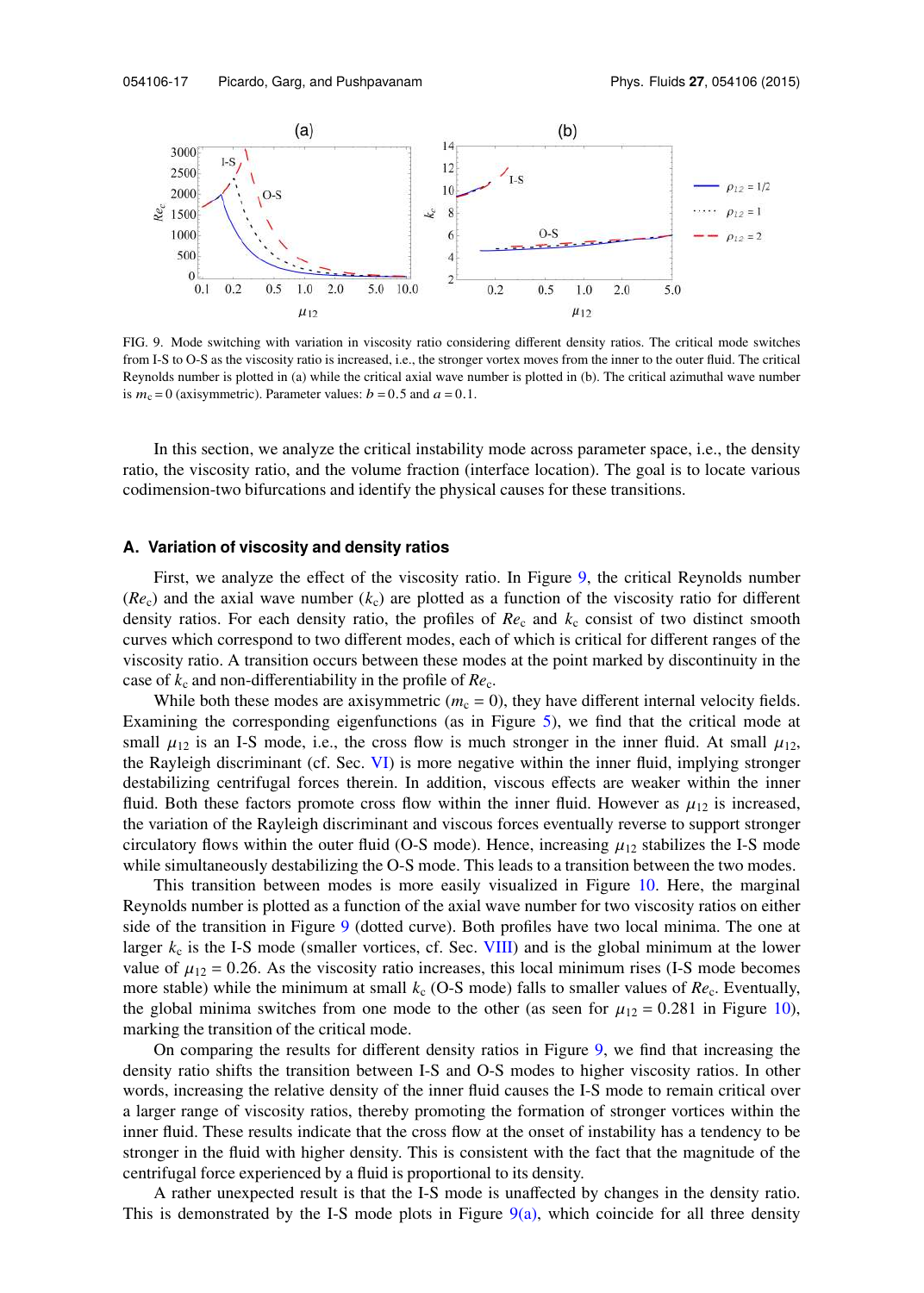

FIG. 10. Plot of the marginal Reynolds number as a function of the axial wave number, in the neighbourhood of the transition in Figure 9 ( $m_c = 0$ ). Parameter values:  $m = 0$ ,  $b = 0.5$ ,  $\rho_{12} = 1$ , and  $a = 0.1$ .

ratios. On the other hand, the O-S mode is stabilized as the density of the inner fluid increases (outer fluid decreases). Thus, the mode transition shifts to larger  $\mu_{12}$  as  $\rho_{12}$  is increased.

## **B. Variation of the volume fraction**

Next, we investigate the effect of changes in the relative fluid volumes (variation of the interface location, *b*) on the critical mode. In this case, the critical mode can switch between stationary and travelling modes. For clarity, we first focus on stationary axisymmetric modes alone and study the transition between O-S, U-S, and I-S modes. Towards this end, we plot the least marginal Reynolds numbers for  $m = 0$  as a function of the volume fraction in Figure 11. Here, the most unstable axisymmetric mode switches from O-S to U-S to I-S as the volume fraction occupied by the inner fluid is increased (*b* is increased). It follows that the cross flow tends to be stronger, at the onset of instability, within the fluid which occupies a larger fraction of the channel. The other fluid occupying a smaller volume fraction is confined in a narrower region and hence, the circulatory flow within it is suppressed.

As the most unstable axisymmetric mode switches from O-S to I-S in Figure 11, it undergoes an intermediate transition to the U-S mode. The U-S mode has a cross flow of comparable intensity in both fluids (cf. Figure 6) and represents a compromise between the opposing natures of the O-S and I-S modes.

The dashed horizontal lines in Figure 11 mark the stability results for the single-phase case. As expected, the single-phase results are obtained when the volume fraction of either fluid approaches unity.

The calculations in Figure 11 are extended to unequal fluid properties in Figure 12. As was the case in Figure 9, the density ratio does not change the results for the I-S mode. Only the U-S and



FIG. 11. Mode switching with variation in the interface position, considering only axisymmetric modes. The most unstable axisymmetric mode switches from O-S to U-S to I-S as the interface nears the outer wall. (a) Plot of the least marginal Reynolds number and (b) plot of the least marginal axial wave number for the case of  $m = 0$ . The dashed (red) line is the value for single-phase flow. Parameter values:  $\mu_{12} = 1$ ,  $\rho_{12} = 1$ , and  $a = 0.1$ .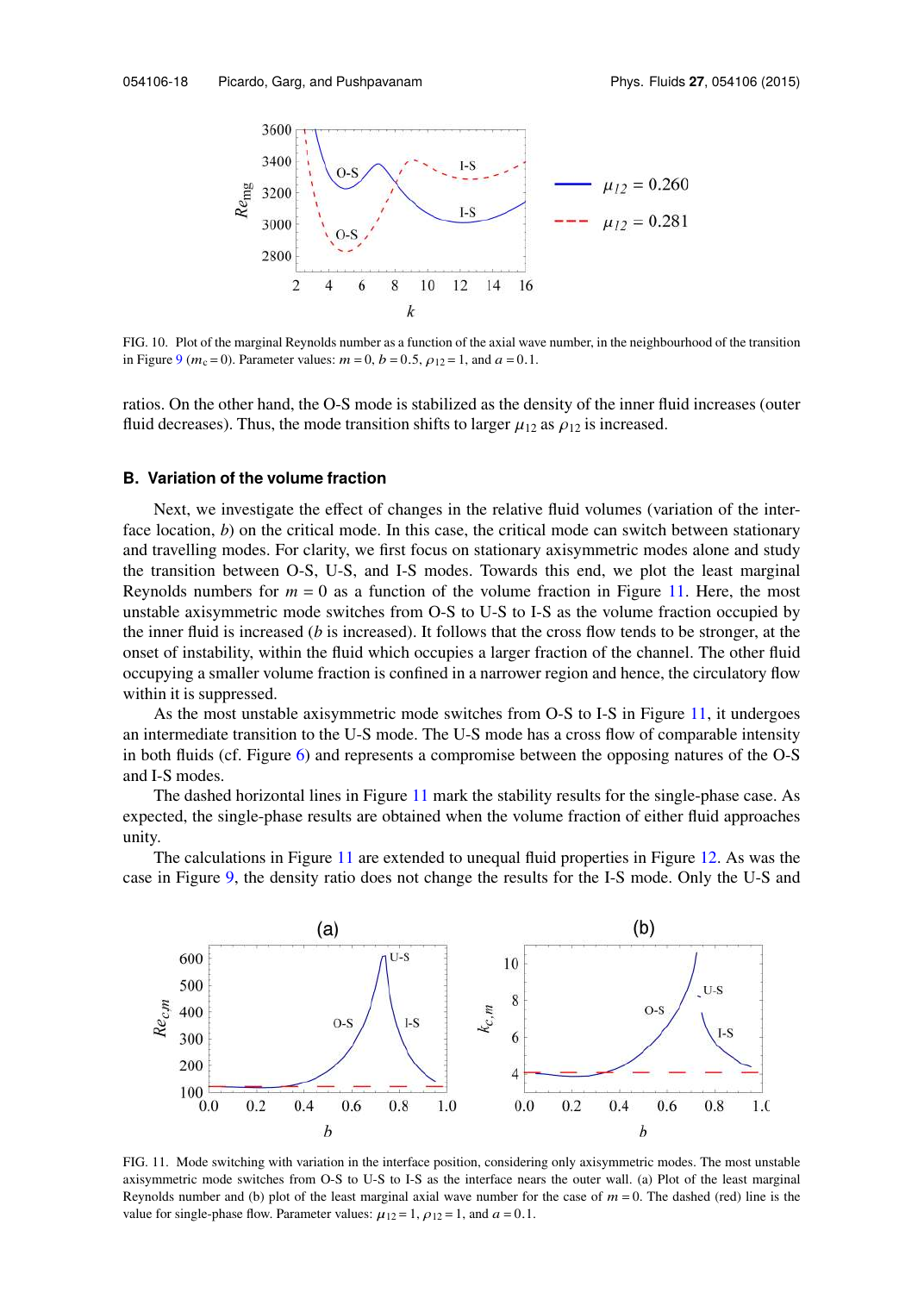

FIG. 12. Effect of density ratio (a) and viscosity ratio (b) on mode switching with variation in the interface position, considering only axisymmetric modes. Parameter values: (a)  $\mu_{12} = 1$ ,  $a = 0.1$  (b)  $\rho_{12} = 1$  and  $a = 0.1$ .

O-S results are affected. On the other hand, the viscosity ratio changes the stability results of all three modes. Variation of the fluid properties cause a shift in the point of transition. Larger outer fluid densities cause the O-S mode to be critical over a larger range of volume fractions. A smaller value of the outer fluid's viscosity has the same effect. In summary, *the outer mode is more unstable* (the cross flow at the onset of instability is stronger in the outer fluid) *when the outer fluid has a lower viscosity*, *higher density*, *and a larger volume fraction.*

## **C. Transition to rotating spirals**

So far we have discussed transitions between axisymmetric modes. While axisymmetric modes are critical for all the cases in Figure 9, they are not critical for all values of *b* in Figure 11. The transition to non-axisymmetric rotating spirals ( $m_c \neq 0$ ) is depicted in Figure 13, which plots the least marginal Reynolds number for  $m = 0, 2$ , and 3, as *b* is varied. Travelling spiral modes become important in the range of *b* values corresponding to the transition between the different axisymmetric modes (O-S to I-S via U-S). In this range of volume fractions, the system is relatively stable to axisymmetric disturbances and the non-axisymmetric rotating spirals become critical instead. Figure 13 focuses on this region of interest and depicts the transition of the critical mode from O-S to O-T to U-S to I-T and finally to I-S as *b* is increased. The four transition points are marked by the intersection of the curves in Figure 13. In this figure, we show results for travelling modes corresponding to relatively small values of *m* as these are the most unstable. Modes with larger azimuthal wave numbers are stabilized by diffusive effects of viscous momentum transfer and have higher marginal Reynolds numbers.

It should be noted that the switch from an axisymmetric to a non-axisymmetric mode occurs when the minimum of a non-axisymmetric ( $m \neq 0$ ) neutral curve falls below that of the  $m = 0$ neutral curve, and vice versa. Here, the location of the critical Reynolds number shifts from one neutral curve to another. In contrast, the switch between different axisymmetric modes (e.g., O-S to I-S) occurs along the same neutral curve, corresponding to  $m = 0$ . The transition occurs when the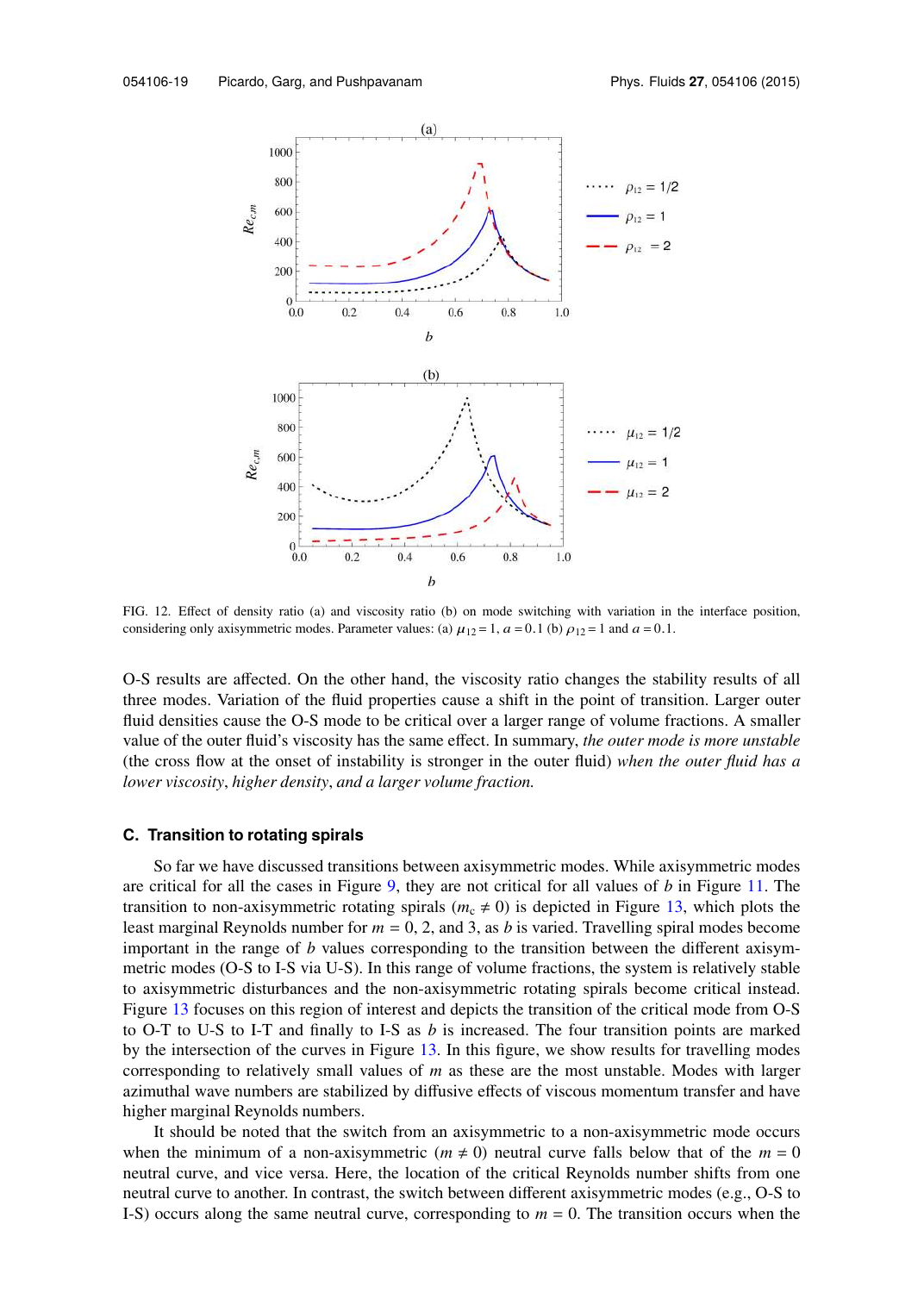

FIG. 13. Mode switching between axisymmetric and non-axisymmetric modes. Plot of the least marginal Reynolds number as a function of the interface position. Parameter values:  $\mu_{12} = 1$ ,  $\rho_{12} = 1$ , and  $a = 0.1$ .

global minimum of the neutral curve of  $m = 0$  shifts location from one local minimum to another, as demonstrated in Figure 10.

Another illustration of critical mode switching is given in Figure 14, where the variation of the density ratio causes a switch from O-S at low  $\rho_{12}$  to O-T, I-T, and I-S as  $\rho_{12}$  is increased. The figure is depicted in two parts for the sake of clarity. Again, travelling spiral modes are critical in the region where the axisymmetric modes switch from O-S to I-S. For density ratios from 0.6 to 1, the mode with  $m_c = 3$  is critical. The corresponding critical frequency Im[ $\omega$ ] which is related to the speed of the rotating spiral by  $(-\text{Im}[\omega]$  ( $k_c^2 + m_c^2)^{-1/2}$ ) is plotted in Figure 15. The azimuthal motion of the spiral waves is in the direction of the flow (because  $Im[\omega] < 0$ ).

In Figure 13, we find that the U-S mode is critical over a very small range of interface positions, while in Figure 14 it is never critical. This is typical of the U-S axisymmetric mode and in an experiment, one is much more likely to observe either O-S/I-S axisymmetric vortices or non-axisymmetric rotating spirals.

A common feature, underlying all the results in this section, is that the outer fluid is more susceptible to the centrifugal instability. This is particularly evident in Figures 9 and 11. In Figure 9, the mode transition does not occur at a viscosity ratio of unity, despite both fluids having equal densities and occupying equal volumes of the channel ( $b = 0.5$  and  $\rho_{12} = 1$ ). Instead, the transition occurs at a low viscosity ratio. Moreover, when the viscosities are equal, the O-S mode is critical and the outer fluid dominates the secondary flow. Similarly, in Figure 11, the transition from O-S to I-S occurs only when the inner fluid occupies significantly more than half the channel. Clearly, the



FIG. 14. Mode switching with variation in density ratio. Plot of the least marginal Reynolds number as a function of the density ratio. The figure is split into two parts for better clarity. Parameter values:  $\mu_{12} = 1$ ,  $b = 0.76$ , and  $a = 0.1$ .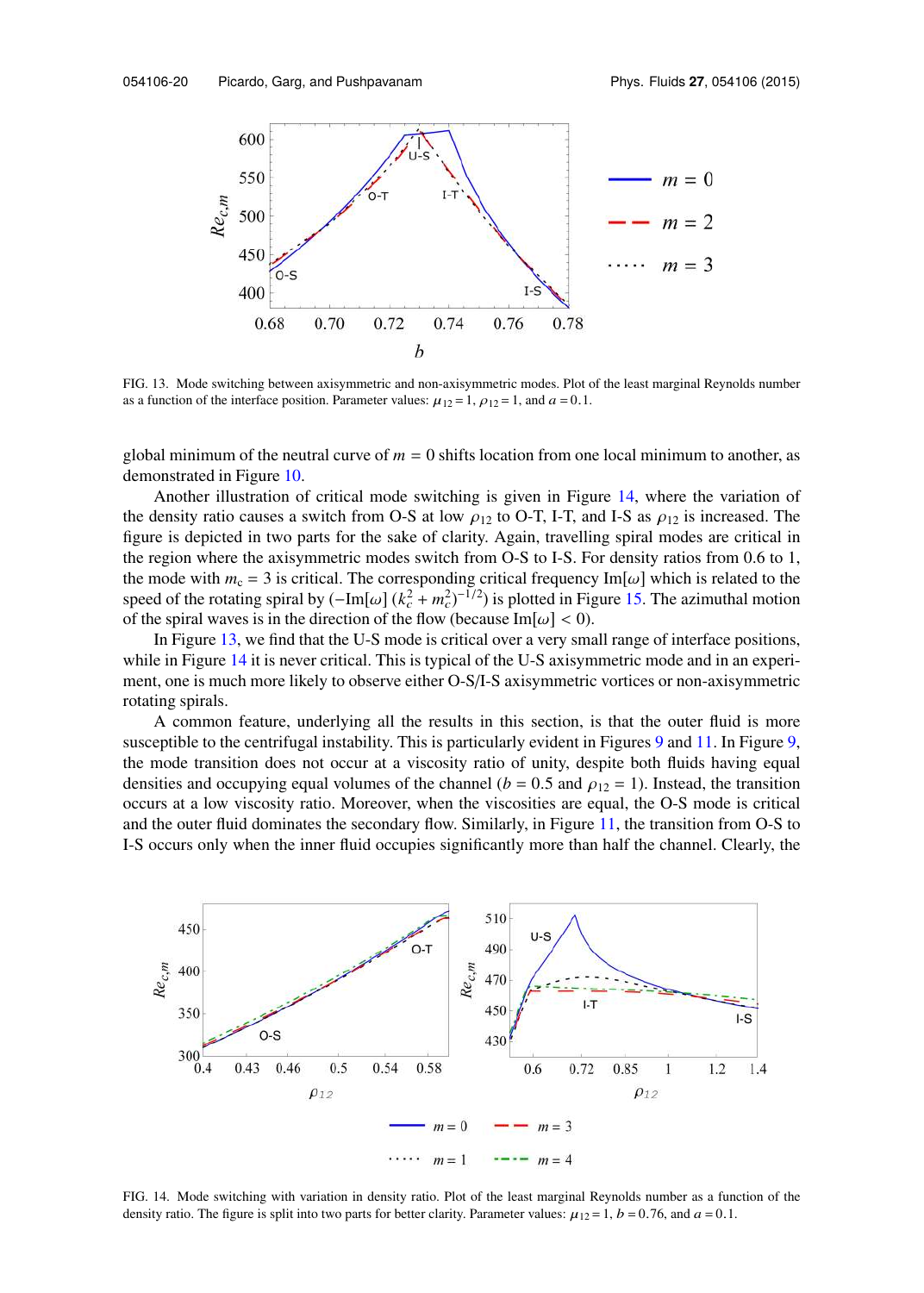

FIG. 15. Critical frequency Im[ $\omega$ ] which corresponds to the critical mode  $m_c = 3$  in Figure 14.

outer mode (with stronger circulations in the outer fluid) is preferred by the system. This bias occurs because the stratification of angular momentum is more unstable in the outer fluid, as reflected by the negative values of the Rayleigh discriminant (cf. Sec. VI). This feature of the two-phase centrifugal instability leads us to investigate the influence of the arrangement of fluids on stability. This is the subject of Sec. XI.

## **XI. EFFECT OF FLUID ARRANGEMENT ON STABILITY**

Based on the results in Secs. VI and X, we expect the arrangement of fluids to have a significant influence on stability. As an example, consider two fluids of nearly equal densities and volume fractions, but with viscosities in the ratio 1:6. If the less viscous fluid is taken as the outer fluid, then  $\mu_{12} = 6$ , else  $\mu_{12} = 1/6$ . The Rayleigh discriminant profile for these two cases is very different, as shown in Figure 2. Figure 9 shows that if the less viscous fluid is placed on the outer side ( $\mu_{12} = 6$ ), then the O-S mode will be critical, else the I-S mode will be critical.

Apart from the nature of the critical mode, the critical pressure drop  $G_c^*$  will also depend on the arrangement of fluids.  $G_c^*$  is the minimum magnitude of the pressure gradient required for the flow to become unstable. We can determine the more unstable fluid arrangement by identifying the arrangement that requires a smaller critical pressure drop.

If the two configurations are labelled *A* and *B*, then in the framework of our mathematical model, we obtain two stability problems with parameter sets  $(\rho_{12})_A$ ,  $(\mu_{12})_A$ ,  $(b)_A$  and  $(\rho_{12})_B$ ,  $(\mu_{12})_B$ ,  $(b)_B$ , respectively. Since configurations *A* and *B* are related by interchanging the locations of the fluids, the following relations hold between the two sets of parameters,

$$
(\mu_{12})_B = \frac{1}{(\mu_{12})_A}; \quad (\rho_{12})_B = \frac{1}{(\rho_{12})_A}; \quad (b)_B = 1 - (b)_A. \tag{56}
$$

The corresponding critical Reynolds number is  $(Re_c)_A$  and  $(Re_c)_B$ , from which the ratio of critical pressure drops may be obtained using (9),

$$
\frac{(G_c^*)_A}{(G_c^*)_B} = \frac{(Re_c)_A}{(Re_c)_B} \frac{(\mu_{12})_A}{(\rho_{12})_A}.
$$
\n(57)

From Eq. (57), we see that the ratio of critical Reynolds numbers cannot be used to compare the two configurations. This is because the value of the Reynolds number depends on the density and viscosity scales. If the fluids have different physical properties ( $\rho_{12} \neq 1$ ,  $\mu_{12} \neq 1$ ), then the ratio of critical Reynolds numbers will not be unity when configurations A and B are equally unstable, with  $(G_c^*)_A = (G_c^*)_B$ . Thus, we must compare the critical pressure drops in order to reliably identify the more unstable fluid arrangement.

Now, we study a few specific fluid pairs with the aim of developing general rules for identifying the more unstable configuration. First, consider the case of the interface located at  $b = 0.5$ , with fluids of equal densities but unequal viscosities. Let  $A(B)$  be the configuration with the more viscous fluid on the inner (outer) side of the channel. In Figure 16, the ratio of critical pressure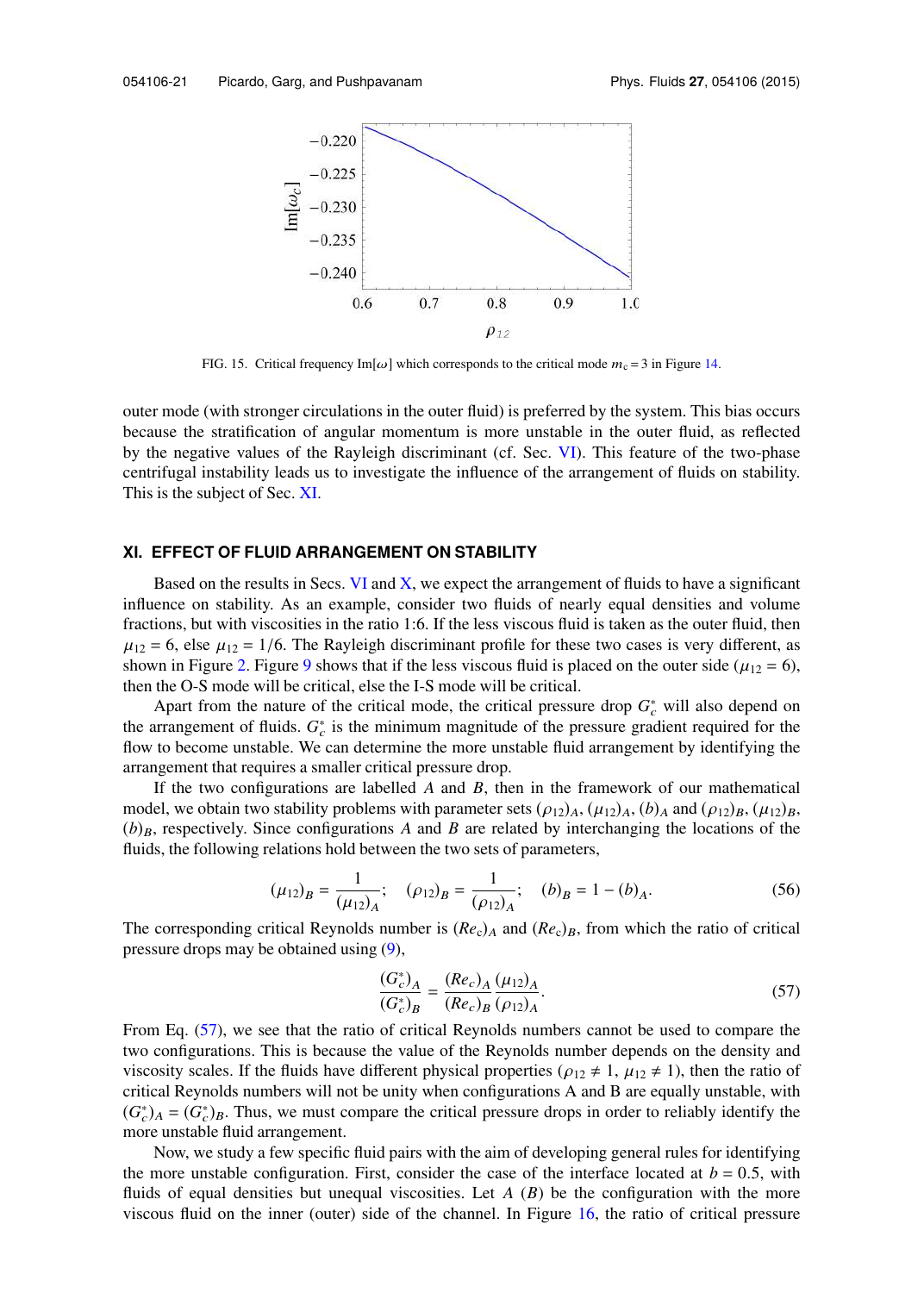

FIG. 16. Plot of the ratio of critical pressure drops for configurations  $A$  and  $B$  as the viscosity ratio is varied. A: more viscous fluid on the inner side of the channel. B: more viscous fluid on the outer side. Placing the less viscous fluid on the outer side is destabilizing. Parameter values:  $\rho_{12} = 1$ ,  $b = 0.5$ , and  $a = 0.1$ .

drops is plotted as a function of the viscosity ratio (as defined for configuration *A*). Here,  $(G_{c}^{*})_A$  is always less than  $(G_c^*)_B$ , i.e., the configuration with the less viscous fluid on the outer side is more unstable. The difference in the stability of the two configurations increases with the difference in the viscosities of the two fluids. A similar result was obtained by Renardy and Joseph for two-phase Taylor Couette flow.<sup>4</sup>

Next, we consider two fluids of equal viscosity but unequal densities, with the interface at  $b = 0.5$ . *A* (*B*) is the configuration in which the denser fluid is on the inner (outer) side of the channel. The ratio of critical pressure drops is plotted for various density ratios (as defined in *A*) in Figure 17. In this case,  $(G_c^*)_A$  is always greater than  $(G_c^*)_B$  indicating that the configuration with the denser fluid on the outer side is more unstable. Interestingly, while this arrangement destabilizes the centrifugal instability, it stabilizes the Rayleigh-Taylor and viscosity-induced instabilities.<sup>13</sup>

From Figures 16 and 17, we see that the viscosity and density of the outer fluid have opposing effects on stability. Ideally, the outer fluid should be more dense, as well as less viscous, to promote instability. This need not be the case in practice; Figure 18 depicts results for a situation in which the fluid with a greater density has twice the viscosity of the less dense fluid. *A* is the configuration in which the more dense, more viscous fluid is located on the inner side of the channel. On the basis of Figures 17 and 16, the density difference is expected to stabilize *A* while the viscosity difference destabilizes *A*. The ratio of critical pressure drops, plotted in Figure 18, shows that the viscous effect dominates when the density difference between the two fluids is small while the density effect becomes prominent at larger density ratios. These two effects balance out at a density



FIG. 17. Plot of the ratio of critical pressure drops for configurations A and B as the density ratio is varied. A: more dense fluid on the inner side of the channel. B: more dense fluid on the outer side. Placing the denser fluid on the outer side stabilizes the centrifugal mode. Parameter values:  $\mu_{12} = 1$ ,  $b = 0.5$ , and  $a = 0.1$ .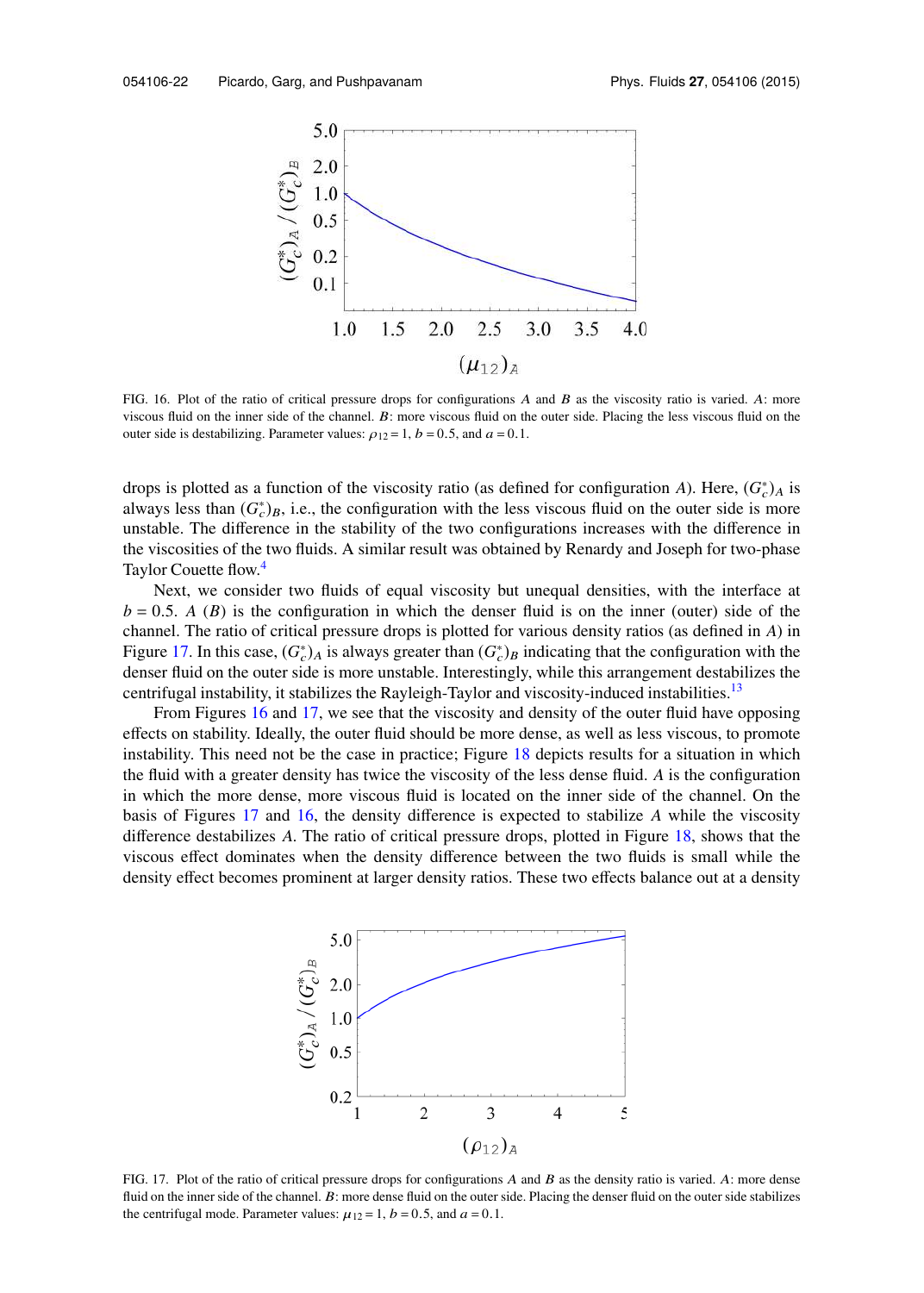

FIG. 18. Plot of the ratio of critical pressure drops for configurations A and B as the density ratio is varied. The denser fluid has twice the viscosity of the less dense fluid. A: more dense, more viscous fluid on the inner side of the channel. B: more dense, more viscous fluid on the outer side. Parameter values:  $(\mu_{12})_A = 2$ ,  $b = 0.5$ , and  $a = 0.1$ .

ratio of approximately 3.7:1 when  $(G_c^*)_A = (G_c^*)_B$  (*A* and *B* are equally unstable). Considering that the viscosity ratio is only 2:1, it seems that *viscosity di*ff*erences have a greater impact on the centrifugal instability than equivalent density di*ff*erences*.

Finally, we consider two fluids with equal physical properties but occupying unequal volume fractions of the channel. In this case, the ratio of critical pressure drops equals the ratio of critical Reynolds numbers, because  $\rho_{12} = \mu_{12} = 1$  in (57). The critical Reynolds number was plotted as a function of the volume fraction in Figure  $11(a)$ . From this figure, we see that the critical Reynolds number is lower when  $b < 0.5$ . Thus, the critical pressure drop is lower when the volume fraction of the inner fluid is smaller. Hence, the flow will be more unstable when the fluid which occupies a larger fraction of the channel is located on the outer side.

The cases studied in this section lead to the following general principle: *the two-phase flow is rendered more unstable, to the centrifugal instability, when the fluid which is less viscous, more dense, and has a larger volume fraction is chosen as the outer fluid*. Interestingly, these criteria also ensure that the critical mode will be an outer mode (O-S or O-T) with a stronger cross flow within the outer fluid (cf. Sec.  $X$ ). It is quite possible that the pair of fluids will have properties with opposing effects on the system's stability (cf. Figure 18). For example, the denser fluid could have a larger viscosity and occupy a smaller volume fraction of the channel. In such cases, the more unstable configuration is not obvious but can be determined by applying the methodology described in this section.

## **XII. CONCLUDING REMARKS**

We have studied the centrifugal instability of two-phase stratified Poiseuille flow in a curved channel. This problem is a two-phase analogue of the classic Dean problem<sup>2</sup> wherein pressure driven flow is susceptible to an instability due to unstable stratification of angular momentum. In the general two-phase problem, the flow can also become unstable to interfacial modes in addition to the centrifugal mode. These include the viscosity-induced instability, Rayleigh-Taylor, and capillary breakup. In this work, we have analyzed the regime of small capillary numbers, wherein interfacial deformations are suppressed by surface tension. (The capillary instability is excluded because of the relatively large radius of curvature of the channel.) Under these circumstances, the centrifugal mode dominates, allowing us to study its features in detail. The results presented here for the two-phase centrifugal instability, when taken in conjunction with previous work on interfacial modes,<sup>14,25,13,11,10</sup> provide a foundation for a general stability analysis of stratified flow in curved channels.

Studies across parameter space revealed six types of critical centrifugal modes—three axisymmetric (I-S, U-S, and O-S) and three non-axisymmetric (I-T, U-T, and O-T). The axisymmetric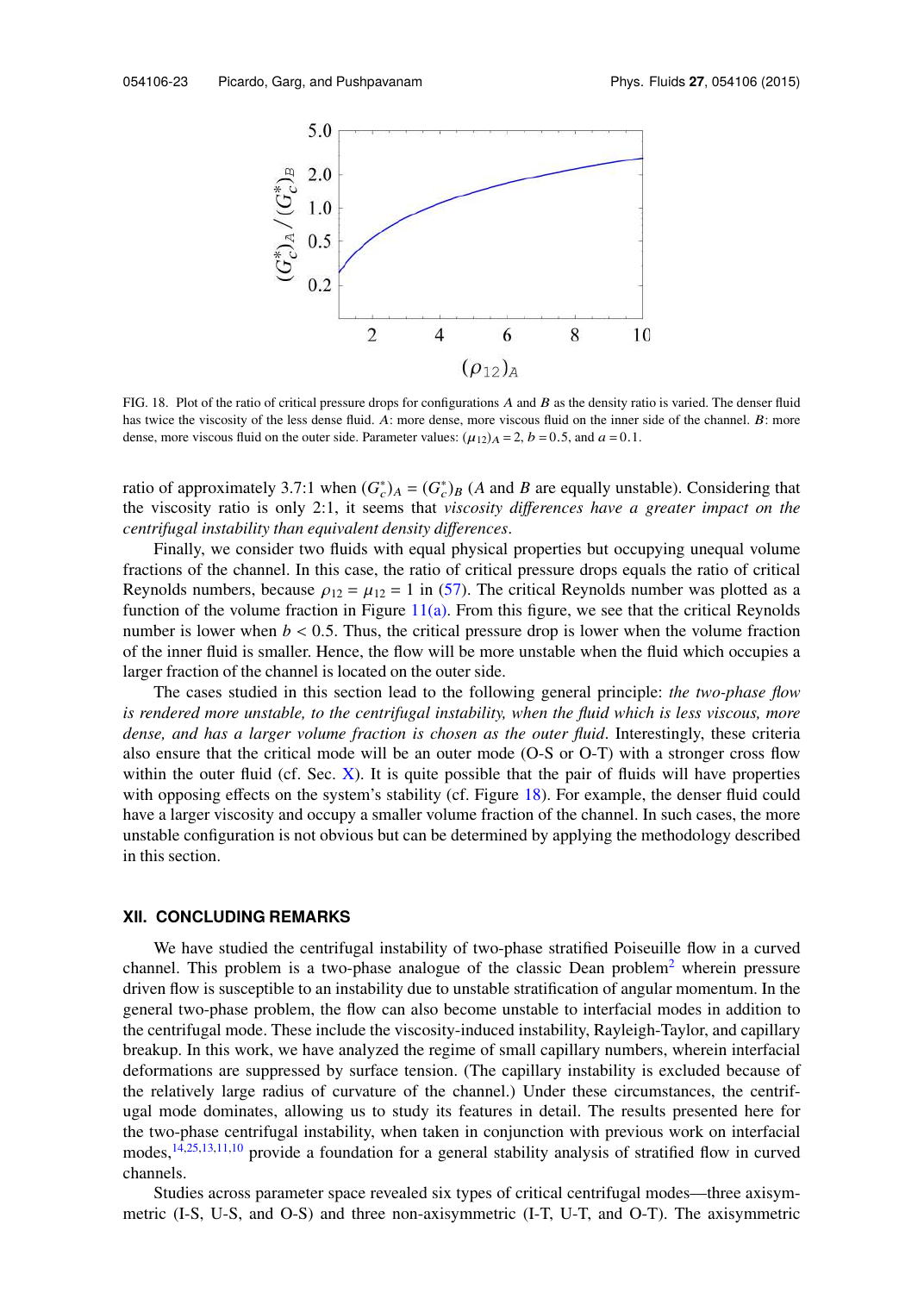modes are critical over most of the parameter space. They correspond to a stationary (S) secondary flow consisting of axisymmetric toroidal vortices within each fluid. The non-axisymmetric modes correspond to travelling (T) waves of rotating spiral vortices. The circulatory flow can be stronger within one of the fluids or of comparable intensity in both, leading to a further classification into inner modes (I), outer modes (O), and uniform modes (U). A stronger circulatory flow tends to arise in the fluid with either a lower viscosity, a higher density, or a larger volume fraction.

This rich variety of instability modes is a characteristic of the two-phase system that is not seen in the single-phase case. This is due to the influence of the viscosities and interface position on the stratification of angular momentum in the base state, as quantified by the Rayleigh discriminant (Sec. VI). In addition, all physical parameters influence the interplay between inertial and viscous forces which governs the growth of the instability.

It is important to note that even for small super-critical Reynolds numbers, a range of both axisymmetric modes and travelling waves can become unstable. This is because the marginal Reynolds numbers of these modes are closely spaced, as shown in Figure 3. This is especially true for parameters close to mode switching points (codimension-two bifurcations). The interaction between different modes can result in a variety of flow patterns. A similar situation exists in the single-phase Taylor-Couette flow near the transition from Taylor vortex flow (axisymmetric mode) to spiral flow (non-axisymmetric travelling wave).<sup>31,32</sup> Interaction between modes results in flow patterns such as ribbons, wavy vortices, twisted vortices, and modulated periodic flows.<sup>33,29,34</sup> These flows have been observed experimentally<sup>31</sup> in single-phase Taylor-Couette flow and explained by group theoretic methods (equivariant bifurcation theory).<sup>27,33,29</sup> In the two-phase flow studied here, an even richer variety of patterns may be expected due to the inter-fluid interaction across the interface.

The stability of the flow was found to depend on the arrangement of the fluids. We demonstrated that the critical Reynolds number cannot be used to compare different fluid arrangements. Instead, we compared the minimum pressure drop required for the onset of instability and found a general rule: *the flow is more unstable when the fluid with a higher density, lower viscosity*, *and larger fractional flow area is taken as the outer fluid*. (These are the same conditions that promote stronger circulations in the outer fluid.) These results will be useful in designing liquid-liquid mass transfer devices which use vortex motion to enhance interphase mass transfer. Such a device based on two-phase Taylor-Couette flow has been studied recently.<sup>7</sup> Our results support the viability of a similar system based on pressure driven flow. These devices require the fluids to remain stratified. In view of this, the dependence of the centrifugal instability on the fluid configuration is quite favorable. Placing the denser fluid on the outer side of the channel not only stabilizes the interface to the Rayleigh-Taylor instability (stable light over heavy configuration) but also promotes vortex formation by inducing the centrifugal instability at lower pressure drops.

The two-phase eigen value problem, associated with the linear stability analysis, has been solved by a Galerkin spectral method which utilizes a novel basis of recombined Chebyshev functions—two phase RCGS method. This recombined basis satisfies the boundary conditions analytically. Thus, boundary conditions do not have to be included separately in the matrix eigen value problem, as is conventionally done in standard Tau and collocation spectral methods.<sup>35</sup> In these traditional techniques, the rows corresponding to boundary conditions often cause the QZ algorithm to generate spurious, unbounded eigenvalues. This difficulty is circumvented by the RCGS method. Another advantage of this method is the smaller size of the matrix for the same number of spectral modes. This method is a two-phase extension of the technique used by Gelfgat and coworkers<sup>20–22</sup> and can be applied to other two-phase problems which have boundaries located along co-ordinate surfaces. The information given in the supplementary material<sup>17</sup> will aid in such applications.

## **ACKNOWLEDGMENTS**

We thank Ranga Narayanan and Dipin S. Pillai for stimulating and insightful conversations about this work. J.R.P. thanks the MHRD, Government of India for financial support.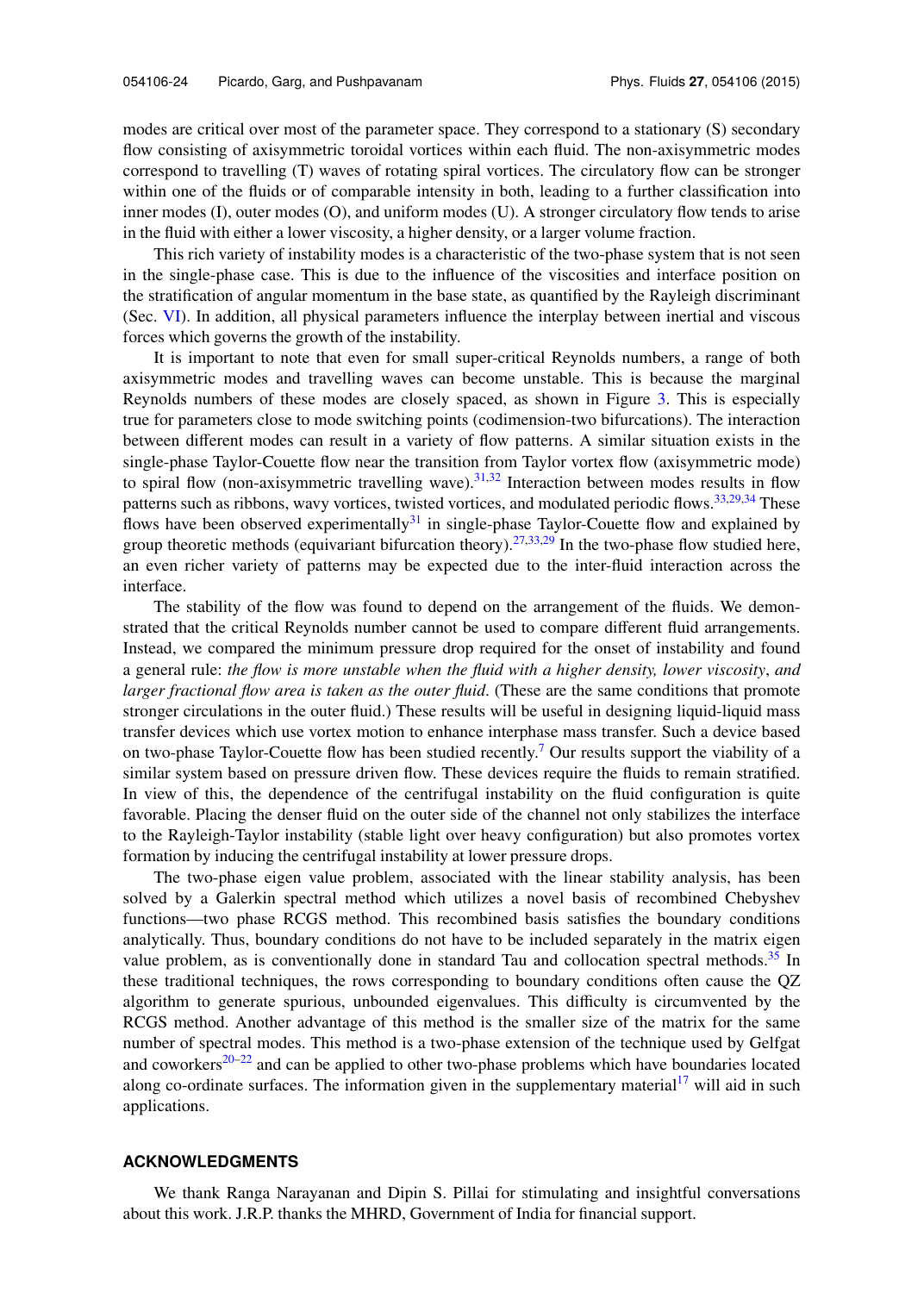- <sup>1</sup> W. R. Dean, "Fluid motion in a curved channel," Proc. R. Soc. A 121, 402 (1928).
- <sup>2</sup> P. G. Drazin and W. H. Reid, *Hydrodynamic Stability*, 2nd ed. (Cambridge University Press, New York, 2004).
- <sup>3</sup> E. M. Sparrow, "On the onset of flow instability in a curved channel of arbitrary height," ZAMP 15, 638 (1964).
- <sup>4</sup> Y. Renardy and D. D. Joseph, "Couette flow of two fluids between concentric cylinders," J. Fluid Mech. 150, 381 (2006). <sup>5</sup> G. Baier and M. D. Graham, "Two-fluid Taylor–Couette flow: Experiments and linear theory for immiscible liquids between
- corotating cylinders," Phys. Fluids 10, 3045 (1998).
- <sup>6</sup> G. Baier and M. D. Graham, "Two-fluid Taylor-Couette flow with countercurrent axial flow: Linear theory for immiscible liquids between corotating cylinders," Phys. Fluids 12, 294 (2000).
- $^7$  G. Baier, M. D. Graham, and E. N. Lightfoot, "Mass transport in a novel two-fluid Taylor vortex extractor," AIChE J. 46, 2395 (2000).
- 8 J. Peng and K.-Q. Zhu, "Linear instability of two-fluid Taylor–Couette flow in the presence of surfactant," J. Fluid Mech. 651, 357 (2010).
- <sup>9</sup> A. Y. Gelfgat, A. L. Yarin, and P. Z. Bar-Yoseph, "Three-dimensional instability of a two-layer Dean flow," Phys. Fluids 13, 3185 (2001).
- <sup>10</sup> S. Chandrasekhar, *Hydrodynamic and Hydromagnetic Stability* (Dover, New York, 1981).
- <sup>11</sup> L. E. Johns and R. Narayanan, *Interfacial Instability* (Springer-Verlag, New York, 2002).
- $12$  C.-S. Yih, "Instability due to viscosity stratification," J. Fluid Mech. 27, 337 (1967).
- <sup>13</sup> P. A. M. Boomkamp and R. H. M. Miesen, "Classification of instabilities in parallel two-phase flow," Int. J. Multiphase Flow 22, 67 (1997).
- <sup>14</sup> S. G. Yiantsios and B. G. Higgins, "Linear stability of plane Poiseuille flow of two superposed fluids," Phys. Fluids 31, 3225 (1988).
- <sup>15</sup> R. D. Gibson and A. E. Cook, "The stability of curved channel flow," Q. J. Mech. Appl. Math. **27**, 149 (1974).
- <sup>16</sup> W. H. Reid, "On the stability of viscous flow in a curved channel," Proc. R. Soc. A 244, 186 (1958).
- <sup>17</sup> See supplementary material at http://dx.doi.org/10.1063/1.4921631 which describes the gentle curvature approximation and the recombined Galerkin spectral method. Convergence of the spectral method is demonstrated and its results are verified with a shooting technique.
- <sup>18</sup> L. G. Leal, *Advanced Transport Phenomena-Fluid Mechanics and Convective Transport Processes* (Cambridge University Press, New York, 2007).
- <sup>19</sup> M. Cross and H. Greenside, *Pattern Formation and Dynamics in Nonequilibrium Systems* (Cambridge University Press, New York, 2009).
- <sup>20</sup> A. Y. Gelfgat and I. Tanasawa, "Numerical analysis of oscillatory instability of buoyancy convection with the Galerkin spectral method," Numer. Heat Transfer, Part A 25, 627 (1994).
- $^{21}$  A. Y. Gelfgat, P. Z. Bar-Yoseph, and A. L. Yarin, "Stability of multiple steady states of convection in laterally heated cavities," J. Fluid Mech. 388, 315 (1999).
- <sup>22</sup> A. Y. Gelfgat, "Two and three dimensional instabilities of confined flows: Numerical study by a global Galerkin method," Comput. Fluid Dyn. J. 9, 437 (2001).
- $23$  S. D. Conte, "The numerical solution of linear boundary value problems," SIAM Rev. 8, 309 (1966).
- <sup>24</sup> P. J. Schmid and D. S. Henningson, *Stability and Transition in Shear Flows*(Springer-Verlag, New York, 2001), pp. 479–483.
- <sup>25</sup> A. P. Hooper, "The stability of two superposed viscous fluids in a channel," Phys. Fluids 1, 1133 (1989).
- <sup>26</sup> M. C. Cross and P. C. Hohenberg, "Pattern formation outside of equilibrium," Rev. Mod. Phys. **65**, 851 (1993).
- <sup>27</sup> J. D. Crawford and E. Knobloch, "Symmetry and symmetry-breaking bifurcations in fluid dynamics," Annu. Rev. Fluid Mech. 23, 341 (1991).
- <sup>28</sup> I. Stewart and M. Golubitsky, *Fearful Symmetry: Is God a Geometer?* (Blackwell Publishers, Oxford, 1992).
- $29$  M. Golubitsky and W. F. Langford, "Pattern formation and bistability in flow between counterrotating cylinders," Physica D 32, 362 (1988).
- <sup>30</sup> R. Tagg, W. S. Edwards, H. L. Swinney, and P. S. Marcus, "Nonlinear standing waves in Couette-Taylor flow," Phys. Rev. A 39, 3734 (1989).
- <sup>31</sup> C. D. Andereck, S. S. Liu, and H. L. Swinney, "Flow regimes in a circular Couette system with independently rotating cylinders," J. Fluid Mech. 164, 155 (1986).
- $32$  W. F. Langford, R. Tagg, E. J. Kostelich, H. L. Swinney, and M. Golubitsky, "Primary instabilities and bicriticality in flow between counterrotating cylinders," Phys. Fluids 31, 776 (1988).
- <sup>33</sup> M. Golubitsky and I. Stewart, "Symmetry and stability in Taylor-Couette flow," SIAM J. Math. Anal. 17, 249 (1986).
- <sup>34</sup> N. Itoh, "Development of spiral and wavy vortices in circular Couette flow," Fluid Dyn. Res. 17, 87 (1996).
- <sup>35</sup> J. P. Boyd, *Chebyshev and Fourier Spectral Methods*, 2nd ed. (Dover, New York, 2001).